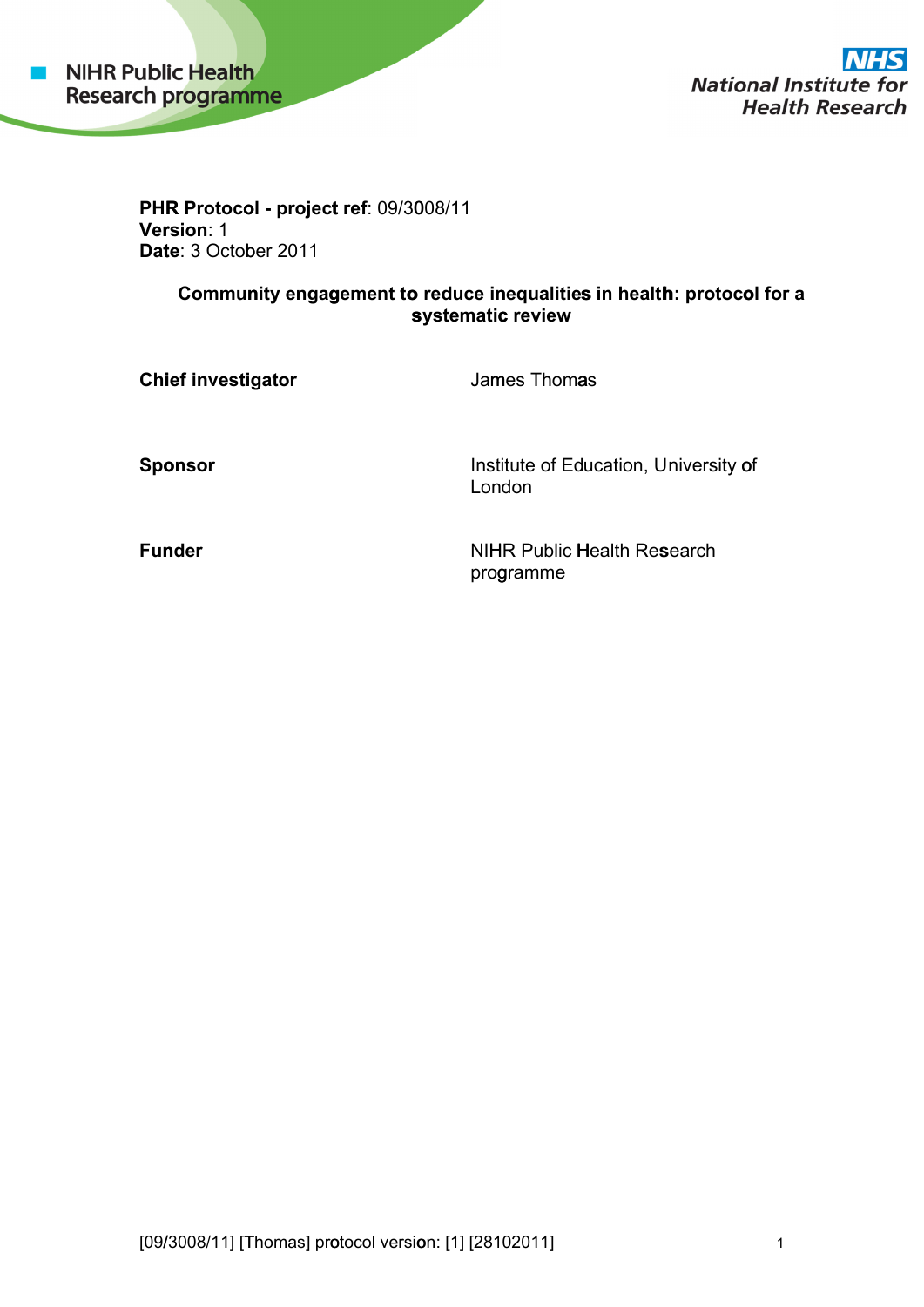## **Community engagement to reduce inequalities in health: protocol for a systematic review**

# **1. Aims/Objectives:**

The overarching aim of this project is to identify community engagement approaches that are effective in reducing inequalities in health, and to describe the approaches in terms of the circumstances in which they 'work' and the costs associated with their implementation. We will do this by achieving the following objectives:

- 1. Consulting with relevant stakeholders in order to ensure that our study is based on their perspectives and experiences.
- 2. Identifying a set of primary research studies that evaluate the effectiveness of interventions with a community engagement component in terms of their impacts on inequalities in health.
- 3. Making contact with researchers in the field who have investigated the issues relevant to this study in order to enhance the dataset we draw upon.
- 4. Describing and synthesising the data we identify.
- 5. Drawing conclusions, verifying our findings with stakeholders, and writing up and disseminating our results.

## *Review questions*

Our overarching review question is:

*Can specific approaches to community engagement help to reduce inequalities in health; for whom, under what circumstances, and with what resources?* 

In order to answer this question, the following, more focused research questions (RQ) will form the basis of our enquiry:

- RQ1. What are the range of models and approaches underpinning community engagement?
- RQ2. What are the mechanisms and contexts through which communities are engaged?
- RQ3. Which approaches to community engagement are associated with improved health outcomes among disadvantaged groups? How do these approaches lead to improved outcomes?
- RQ4. Which approaches to community engagement are associated with reductions in inequalities in health? How do these approaches lead to reductions in health inequalities?
- RQ5. Which types of intervention work best when communities are engaged?
- RQ6. Is community engagement associated with better outcomes for some groups when compared to others? (In particular, does it work better or less well for children and young people?)
- RQ7. How do targeted and universal interventions compare in terms of community engagement and their impact on inequalities?
- RQ8. What are the resource implications of effective approaches to community engagement?
- RQ9. Are better outcomes simply the result of increased resources, or are some approaches to community engagement potentially more cost effective than others?

RQ1 and RQ2 will be addressed through a narrative synthesis of the models and mechanisms reported in the available literature, RQ3 to RQ9 will be addressed through narrative and quantitative (where appropriate) syntheses of the evidence, and RQ8 and RQ9 will be further explored through cost-effectiveness analyses.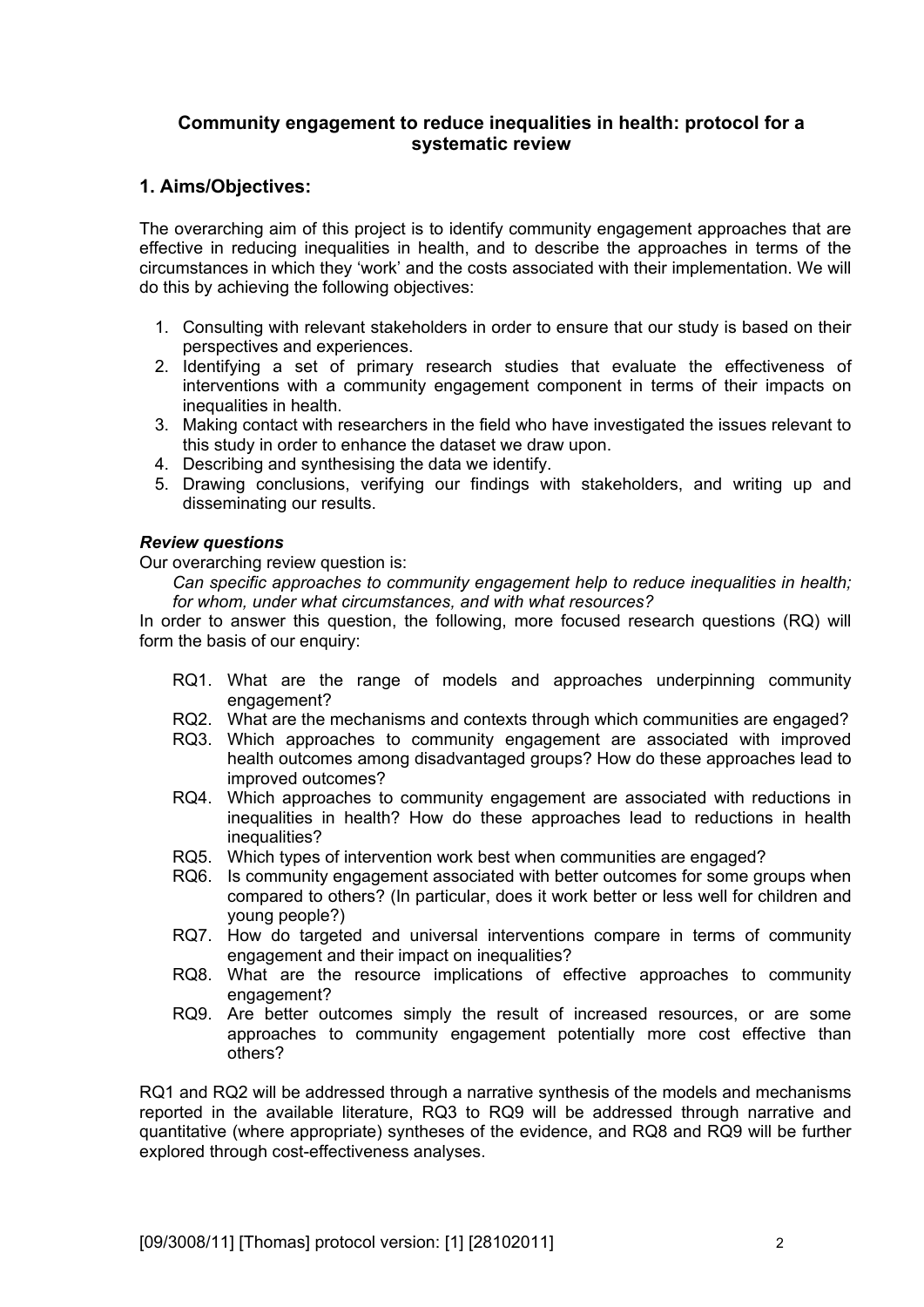# **2. Background:**

## *Community engagement in health care in the UK*

Historically, interventions and actions to promote health were driven by professionals with little or no input from the targeted populations (Harden & Oliver, 2001). More recently, 'community engagement' has become central to guidance and national strategy for promoting public health (e.g., Department of Health, 2008). Community engagement has been broadly defined as "Involving communities in decision-making and in the planning, design, governance and delivery of services" (Swainston & Summerbell, 2008, p 11). Community engagement activities can take many forms; examples of some initiatives in the UK include<sup>1</sup>:

- service user networks,
- healthcare forums.
- volunteering,
- courses delivered by trained peers (e.g., Dudley Primary Care Trust's 'Expert Patient Programme'), and
- interactive websites that enable the submission of views and opinions on various surveys, polls and public consultations.

Community engagement can be provided alone or in combination with other initiatives. In studies where community engagement is provided as the sole intervention, evidence of effectiveness can be determined because there is a **direct** link between community engagement and the outcomes being measured. In contrast, **indirect** community engagement initiatives are multi-faceted, including community engagement as one of a number of intervention features. In such cases, an association between the multi-faceted initiative and population outcomes may be seen, but it is not possible to discern with confidence how the community engagement aspect of the intervention may have contributed to this effect (Popay et al., 2007: p. 1-2).

Community engagement can also be seen to operate on different levels, depending on the degree to which community engagement occurs. Wilcox et al (1999) describe five levels of increasing community engagement:

- 1. information-giving, in which people are merely told what is planned;
- 2. consultation, where people are offered some options and ideas, and organizers listen to feedback, but do not allow new ideas;
- 3. deciding together, in which organizers encourage additional options and ideas, and provide opportunities for joint decision-making;
- 4. acting together, to not only decide together on what is best, but forming a partnership to carry it out; and
- 5. supporting independent community interests, where local groups or organizations are offered funds, advice or other support to develop their own agendas within guidelines.

A more condensed scale exists for involvement in health research: consultation, collaboration, and community control, with information provision not included as a sufficient level of engagement (Boote et al 2002).

There is strong policy support for involving people in developing public services and evaluation (e.g., the creation of the Health Inequalities National Support Team, Department of Health, 2011). Various national publications, including *Shifting the Balance of Power* (Department of Health, 2002); *Commissioning a Patient-led National Health Service* (Department of Health, 2005); the *Our Health, Our Care, Our Say* White Paper (Department of

 1 Examples from Dudley Primary Care Trust. Dudley PCT website http://www.nhsdudley.nhs.uk/sites/your-nhscommunity-engagement/index.asp?id=9070 (accessed 18 May 2011).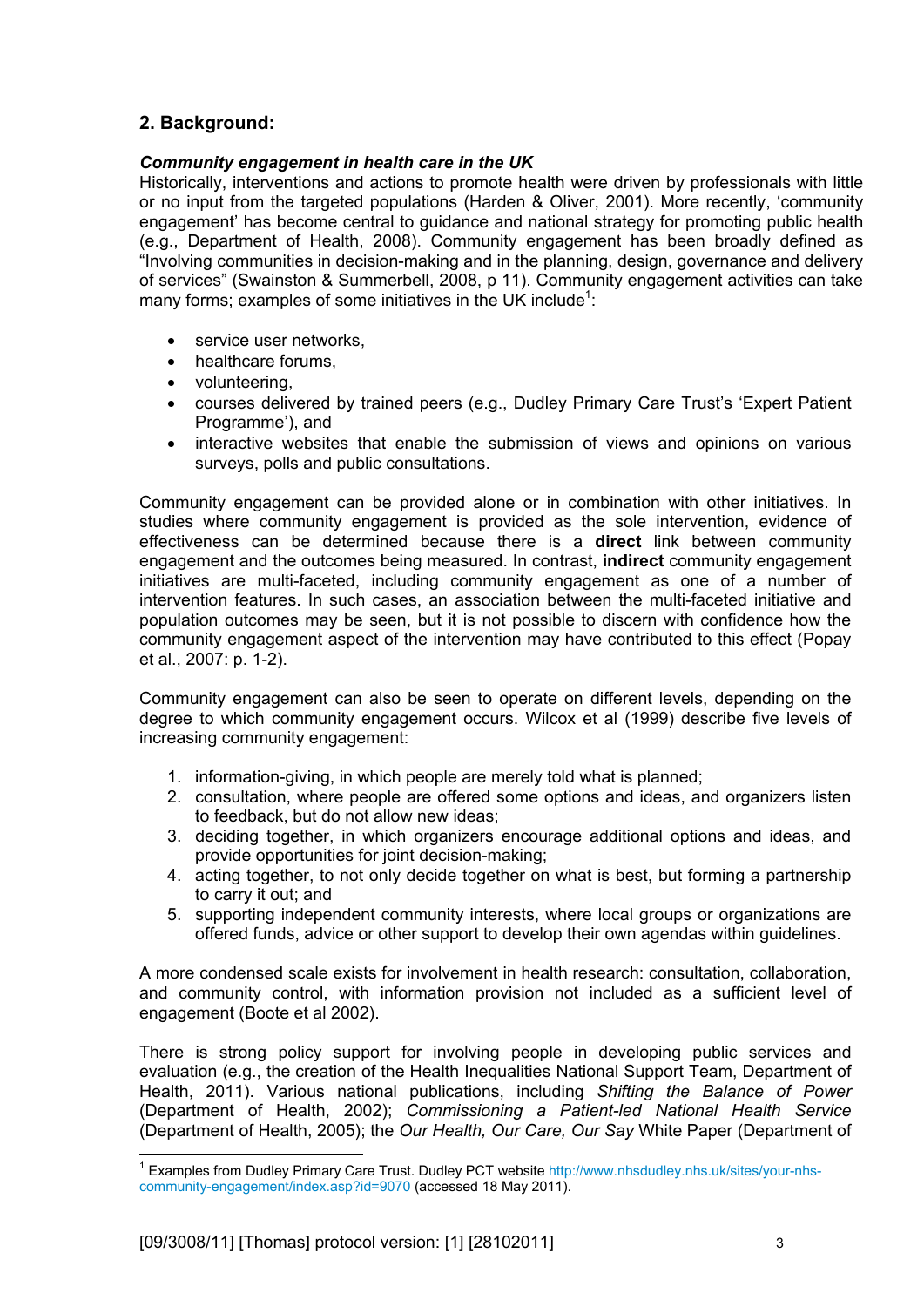Health January 2006); *A Stronger Local Voice* (Department of Health July 2006); and *Health reform in England: update and commissioning framework* (Department of Health July 2006) have provided a framework for the engagement of the public in the planning, design, and delivery of public health services. Primary care trusts (PCTs) throughout the country have community engagement and public and patient involvement strategies.

Given the increasing policy support for community engagement, it is critical to consider whether such strategies are effective and under what circumstances. The following section outlines the state of research on community engagement in health care.

### *The evidence base for community engagement*

There is some evidence that public involvement in UK health services can be effective (Daykin et al., 2007). Community engagement is thought to improve health via its impact on the development and delivery of more appropriate and accessible interventions, as well as a direct positive impact on social cohesion and individual self-esteem and self-efficacy for those who are engaged (Popay, 2006).

Community involvement can be seen as a goal in itself as it encourages public accountability and transparency (Nilsen et al, 2006; Wallerstein, 2006). Through public involvement, communities can have the potential to promote health from the bottom up (MacDonald & Davies, 1998). Listening to, hearing, and acting upon the views of the community—particularly those from socially and economically disadvantaged groups—can both empower communities and lead to the co-production and implementation of interventions that are more likely to be feasible, acceptable and ultimately effective in improving health (Popay et al., 1996, 2007). Importantly, community engagement can "give a voice to the voiceless" (Whitehead & Dahlgren 2006). People with the greatest health needs are often socially excluded and disengaged from services, and their circumstances can make it difficult for organisations to address their needs appropriately. Opportunities to work with their peers via community engagement initiatives may improve the social inclusion of marginalised people.

While there is a recognised literature recommending community engagement (Popay et al., 2007; Swainston & Summerbell, 2008), there is much uncertainty about how communities might be best engaged; what the results of such engagements are; and how the results should be recorded, analysed, and used (Graham, 2009; Popay et al., 2007; Sheridan et al., 2010). The theory behind recommendations for community engagement is often not linked to empirical evidence.

One of the problems with the current evidence base is a lack of robust synthesis of the research. This makes it difficult to assess the empirical basis for claims about community engagement, as research is scattered across disciplinary and topic-focused boundaries and not pulled together in a coherent way. The few syntheses that have been conducted are helpful, though have acknowledged limitations, having been completed rapidly from relatively small datasets (Popay et al., 2007; Swainston & Summerbell, 2008). Limited synthesis in this area also makes it difficult to discern whether community engagement might be an appropriate strategy in any specific situation, as the available evidence is based only on a handful of studies (e.g., Popay et al., 2007, p. 62).

The same lack of high quality evidence is apparent when looking at the cost effectiveness of different community engagement strategies, particularly with respect to the UK context. Guidance on community engagement produced by NICE (2008) highlighted a dearth of information in this regard. A review of economic studies on community engagement for health promotion found eight studies, none of which focused specifically on the cost effectiveness of the community engagement component (Mason et al., 2006). A companion systematic review of the economic evidence for community engagement and development strategies to address the wider determinants of health also failed to identify any studies that reported the costs and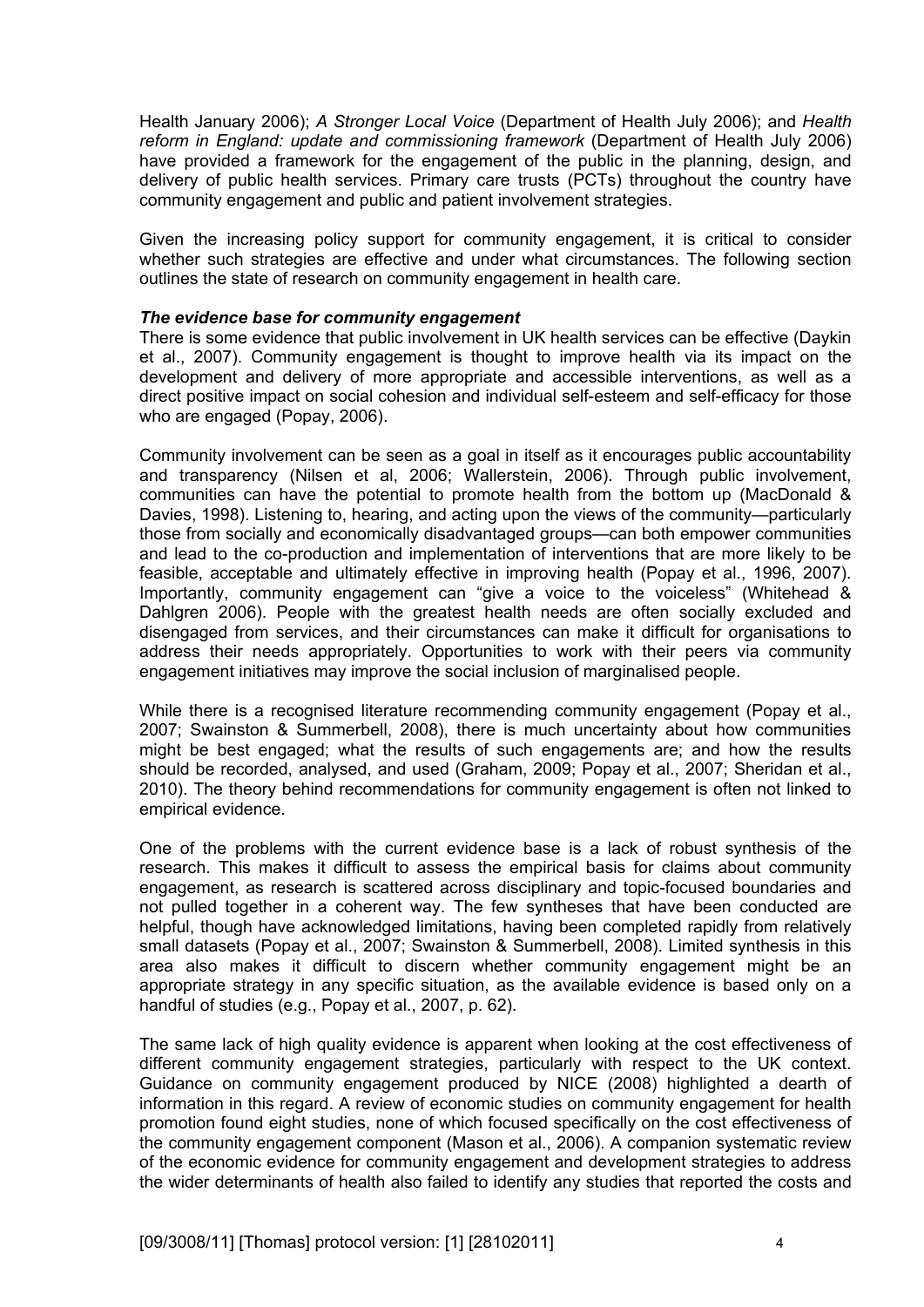health benefits of a community engagement approach relative to a comparator (Mason et al., 2007); some information on the resources required to deliver interventions was, however, reported in twenty studies. A final output of this work for NICE was economic modelling of some community engagement strategies to look at the potential cost effectiveness of community engagement strategies (Carr-Hill & Street, 2008). However, this was not included in the final guidance because of a lack of robust information on costs and effects; only two vignettes on the role of trained peer educators and community engagement as a way of gaining support for flood defences were included (see also Fischer, 2007).

In summary, the evidence base supporting the effectiveness and cost-effectiveness of community engagement strategies is fragmented and of uncertain quality. The review described in this protocol aims to make sense of the research literature through a map of the available research and analyses of the relevant evidence.

A particular focus of the review will be placed on the ways in which community engagement can help to reduce health inequalities. The rationale for focusing on health inequalities is presented in the following section.

## *The challenge of health inequalities in the UK*

The quality of health varies from person to person as a result of biological, environmental, social, economic, and lifestyle factors. The term 'health inequalities' refers to gaps in the quality of the health of different groups of people based on differences in social, economic, and environmental conditions (Marmot, 2010). Health inequalities are evident where disadvantaged groups (e.g., people with low socioeconomic status, socially excluded people) tend to have poorer health than more affluent members of society. Importantly, health inequalities refer to differences in modifiable health determinants, such as housing, employment, education, income, access to public services, and personal behaviour (e.g., use of tobacco) (Greater London Authority Act, 2007), as opposed to fixed determinants such as age, sex, and genetics<sup>2</sup>. The fact that many health determinants are modifiable lies at the very heart of all health inequalities strategies—if they are modifiable, then something can be done to improve them. By improving modifiable determinants of health, it is hoped that health inequalities can be reduced and health outcomes enhanced.

Health outcomes that are typically considered when examining health inequalities include life expectancy/mortality rates, disability-free life expectancy, and limiting long-term illness. Other health outcomes and health-related indicators can include (but are not limited to) low birth weight, infant mortality, hospital admissions, teenage pregnancy, and uptake of health services. In the UK, taking into account variations between local authorities, the average male in the lowest deprivation decile (i.e., the poorest males) will have a life expectancy that is 6.7 years shorter than the average male in the highest deprivation decile (i.e., the most affluent)<sup>3</sup>. The poorest females will have a life expectancy that is 4.7 years shorter than the most affluent females. When looking at specific local authorities, some of these differences become even larger. For example, Westminster local authority has the widest within-area inequality gap for males, with almost 17 years longer life expectancy for the most affluent males compared to the poorest (London Health Observatory, 2011). The widest gap for females is in Halton and Newcastle upon Tyne at just over 11 years difference in life expectancy (LHO, 2011). The average difference in disability-free life expectancy in England—regardless of area or gender, is 17 years. Clearly the life expectancy and quality of health across the lifespan are much lower, on average, for the most deprived than the most affluent.

 2 However, social inequalities are often associated with fixed determinants (age, sex, and genetics), and so these fixed factors might have indirect effects on health status.

<sup>&</sup>lt;sup>3</sup> Figures calculated by Alison O'Mara-Eves using multilevel modelling of data from the London Health Observatory available at http://www.lho.org.uk/LHO\_Topics/national\_lead\_areas/marmot/marmotindicators.aspx.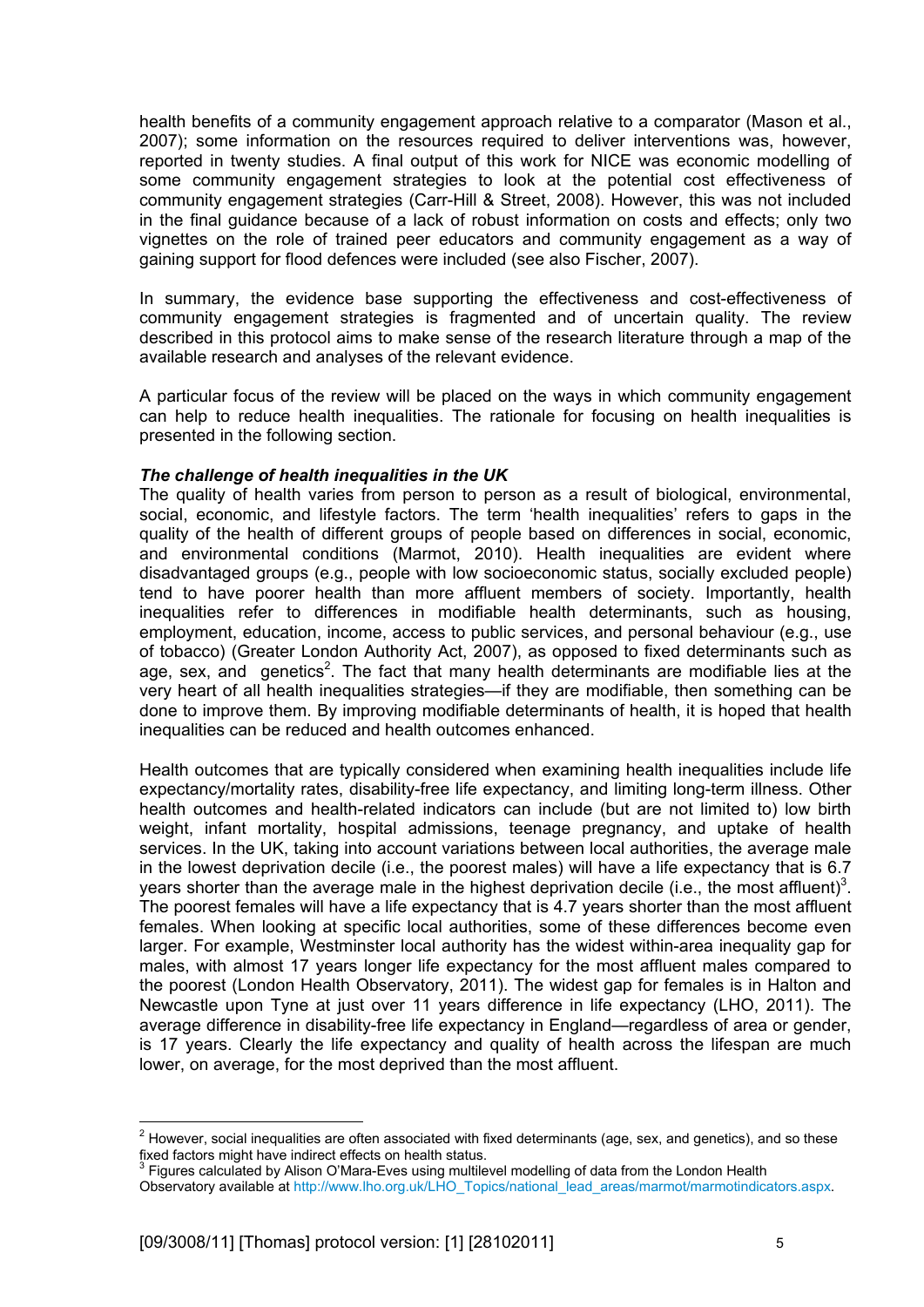There is no dispute in the UK that health inequalities exist (Marmot, 2010), and as a result, health inequalities have been an increasing focus of policy interest. For instance, in 2004, tackling health inequalities was one of the aims underpinning the eleven standards promoted within the National Service Framework (NSF) (Department of Health 2004). More recently, the Marmot Review of health inequalities, '*Fair Society, Healthy Lives'*, has afforded even greater attention to the issue of health inequalities (with a particular focus on England). The Review identified the evidence relating to health inequalities in England; developed actionable recommendations for practice; produced guidance on possible objectives and measures of inequalities; and developed a starting point for a post-2010 health inequalities strategy. The key recommendations made in the report to address health inequalities fall under the following six broad themes:

- giving children the best start in life,
- enabling all children, young people and adults to maximise their capabilities,
- creating fair employment and good work for all,
- ensuring a healthy standard of living for all,
- developing healthy and sustainable places and communities, and
- strengthening the role and impact of health prevention.

The Review has received broadly positive responses from both public sector (e.g., NICE) and user and community groups (e.g., Citizens Advice Bureau). Key to the Review, and to the ensuing responses, is the belief that reducing health inequalities is a critical social and political issue of our generation.

Reducing health inequalities is often referred to as 'narrowing the gap' or 'reducing the social gradient'. The social gradient of health suggests that the lower a person's social position, the worse his or her health. Understanding whether the gradient has reduced involves analysing the gradient over time. Recent analyses released by the Office of National Statistics (ONS, 2011) suggest that, although the quality of health in the population has improved across all social classes from 1982 to 2006, differences in life expectancy between the least and most deprived social classes has increased during that period. That is, improvements in life expectancy have risen at a higher rate for more affluent people than the most deprived during that 25 year timeframe—this finding was particularly true for males.

Considering the social gradient over time raises questions about how best to reduce inequalities. As the Marmot Review emphasised,

It is tempting to focus limited resources on those in most need. But... we are all in need – all of us beneath the very best-off. If the focus were on the very bottom and social action were successful in improving the plight of the worst-off, what would happen to those just above the bottom, or at the median, who have worse health than those above them? All must be included in actions to create a fairer society (Marmot Review, 2010, p. 16).

This leads one to conclude that, to reduce the social gradient of health, we need to improve the plight of the most disadvantaged (through targeted interventions) as well as improve the overall health of the population (through universal interventions). The issue of targeted versus universal approaches to health has received much consideration from the National Institute for Health and Clinical Excellence (NICE). In 2002, NICE invited 30 members of the public throughout the UK to join a "Citizens Council". According to NICE (2011), "The Citizens Council was established to ensure that the views of those who fund the NHS - the public - are incorporated into the decision-making process". Still in existence today, the Council meets twice a year for three days at a time, and has produced 13 reports to date. NICE then issues a formal response 7to the recommendations made in the report and any actions that they will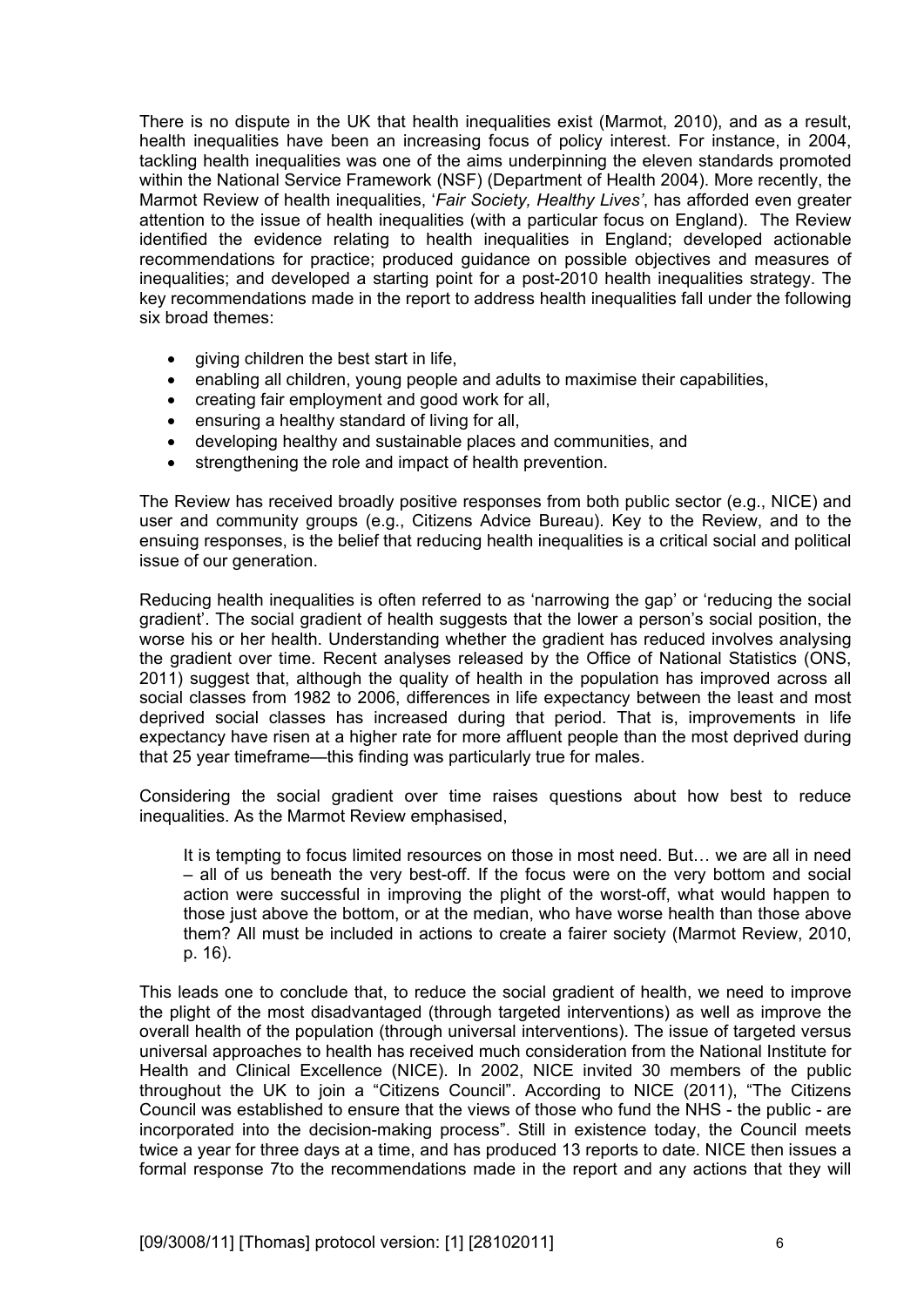take as a consequence. At one meeting in 2006, the Council was asked to discuss how health inequalities should be taken into account when developing national guidance (NICE Citizens Council, 2007). According to the report of the meeting, they were asked which of the following strategies NICE should follow:

- "whether to issue guidance that concentrates resources on improving the health of the whole population (which may mean improvement for all groups) even if there is a risk of widening the gap between the socio-economic groups;
- or whether or to issue guidance that concentrates resources on trying to improve the health of the most disadvantaged members of our society, thus narrowing the gap between the least and most disadvantaged, even if this has only a modest impact on the health of the population as a whole. (NICE Citizens Council, 2007, p. 4)."

The Citizens Council was presented with information from various experts (university academics, service providers, etc.), they engaged in discussions, and they participated in practical exercises. On the final day, they were asked to vote on which of the two broad strategies seemed more appropriate. They were unable to reach unanimous agreement but concluded that

despite our many and varied reservations, a majority of the Citizens Council would look with sympathy on NICE strategies intended not only to improve public health for all, but to do so in a way that offers particular benefit to the most disadvantaged (NICE Citizens Council, 2007, p. 5).

The Marmot Review (2010) referred to this approach as 'proportionate universalism'. Whilst the NICE Citizens Council is an excellent demonstration of the way in which the public can be engaged in the development of national health guidance, the conclusions of their 2007 report also emphasises the difficulty that policymakers and service providers face when deciding how to address health inequalities. One possibility for addressing the social gradient, discussed below, is through engaging the community in service design and delivery.

#### *Reducing health inequalities through community engagement initiatives*

One of the priority objectives advocated in the Marmot Review (2010) is to "Improve community capital and reduce social isolation across the social gradient" (p. 126). By improving social capital and reducing isolation, the social inequalities that underpin health inequalities could be improved—which would have a flow-on effect to health outcomes. The Review summarised evidence that suggested that interventions to reduce social isolation are more effective when communities and individuals are included in the design of the intervention.

Other researchers have advocated community engagement and participation as a strategy to reduce health inequalities (e.g., Rifkin et al., 2000; Wallerstein, 2006), yet it is difficult to find empirical evidence to support this. Like the Marmot Review, an international literature review for the World Health Organisation found that participatory empowerment (a facet of community engagement) has been linked to positive outcomes such as social capital and neighbourhood cohesion for socially excluded groups (Wallerstein, 2006). However, the author noted that links to health outcomes are more difficult to identify. The few examples of the effect of participatory empowerment on health outcomes identified in the review were mostly in developing countries, which have limited transferability to the UK context.

Similarly, Popay et al.'s (2007) rapid review found some evidence for improvements in social capital, social cohesion, and empowerment as a result of community engagement, but little evidence of improvements for mortality, morbidity/health behaviours, or impact on inequalities. The authors noted that the small number of studies addressing the relationship, plus problems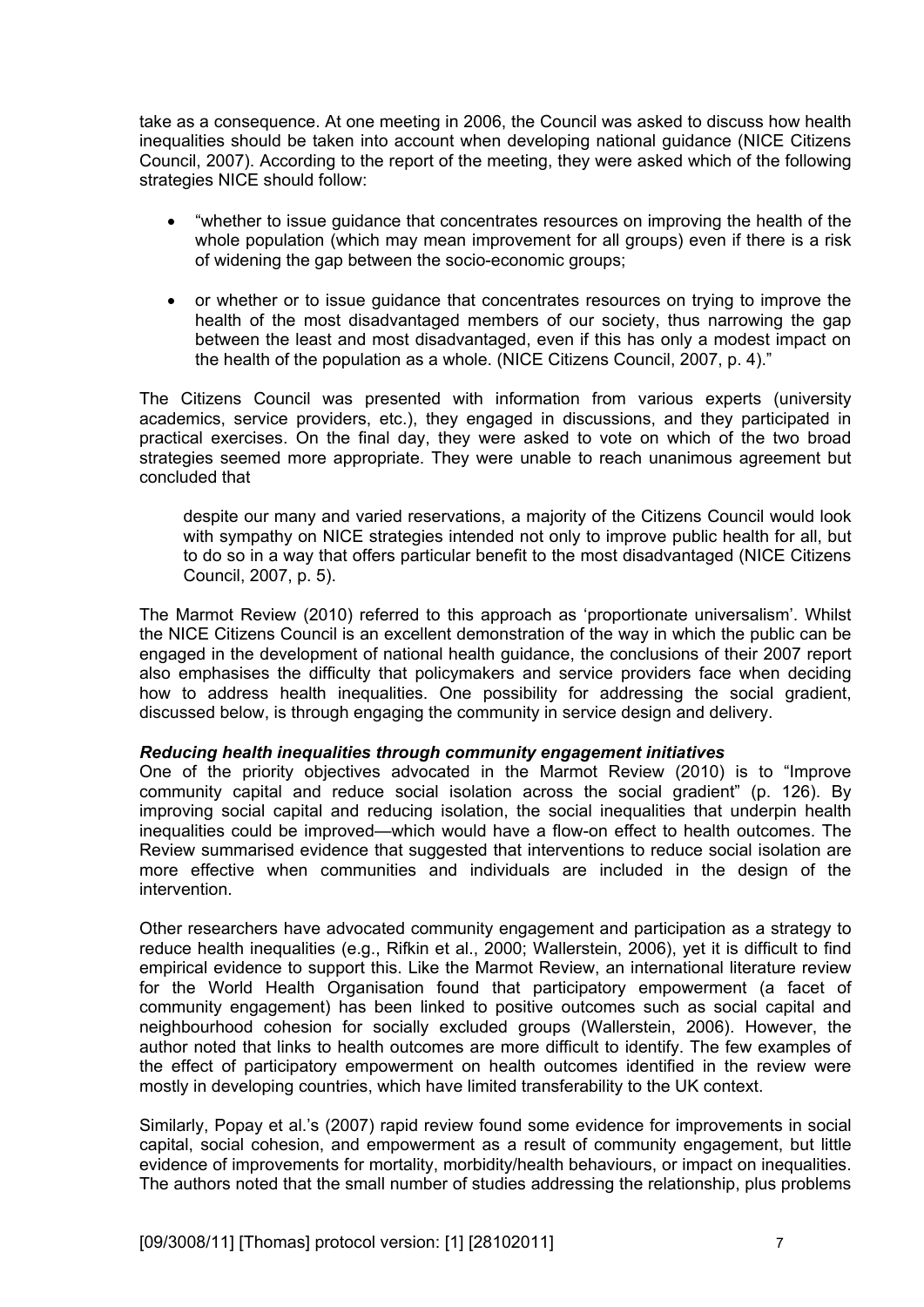with the designs of the primary studies (e.g., the time to follow-up in the mortality studies was too short to expect any change), were the reasons for not observing a relationship.

Rather than searching for evidence of community engagement effectiveness, Arblaster et al. (1996) searched for evaluations of health service interventions designed to reduce health inequalities. They included 94 studies in their systematic review, and found that successful interventions often had one or more of the following characteristics:

- systematic and intensive approaches to delivering effective health care;
- improvement in access and prompts to encourage the use of services;
- strategies employing a combination of interventions and those involving a multidisciplinary approach;
- ensuring interventions address the expressed or identified needs of the target population; and
- the involvement of peers in the delivery of interventions.

The last two recommendations echo the general principles underlying community engagement. Although these characteristics alone were not sufficient for success, it is clear that community engagement is a promising approach to reducing health inequalities.

In summary, it seems that community engagement is likely to have a positive effect on social inequalities (Marmot, 2010; Popay et al., 2007; Wallerstein, 2006), which might in turn reduce health inequalities (Marmot, 2010), although the direct effect on health inequalities is still uncertain (Popay et al., 2007; Wallerstein, 2006). The present review will attempt to examine both direct and indirect pathways to reducing health inequalities through community engagement approaches.

#### *Conceptual framework for this research*

The commissioning brief for this project defined community engagement as 'approaches to involve communities in decisions that affect them'. Mason et al. (2008) have defined community engagement for health promotion as engaging groups of people who share geographies, interests or identities with the aim of improving health and/or reducing health inequalities; these are the 'groups with distinct health needs and/ or demonstrable health inequalities' of the commissioning brief. The commissioning brief refers to engagement with any organisations that can provide activities for improving public health. Some non-NHS organisations may be directly health-related, such as sports clubs or food retailers. A Healthy Public Policy approach recognises that organisations with other aims, such as public transport, workplaces or schools, may also consider their influence on health. For the purposes of this systematic review, we will define community engagement as a direct or indirect process of involving communities in decision-making and/or in the planning, design, governance and delivery of services, using methods of consultation, collaboration, and/or community control. Information-giving was not seen as an empowering type of engagement.

Involving people in decisions that affect them is justified both by ethical and political arguments and by instrumental arguments asserting that involvement will lead to decisions more relevant to the people being served. Community members are motivated to participate for their own personal material or health benefits, for the gains anticipated for their community, or by their own ideologies (Darbas et al., 2007).

There are a broad range of community engagement models for engaging people in developing strategy or implementing services. Key differences in these models include who initiates the engagement (public service organisations or communities); the degree to which people are engaged (consulted, in collaborative partnerships, or in control); and whether it is individuals or organised community members who are engaged (Hashagen, 2002; Oliver et al., 2004).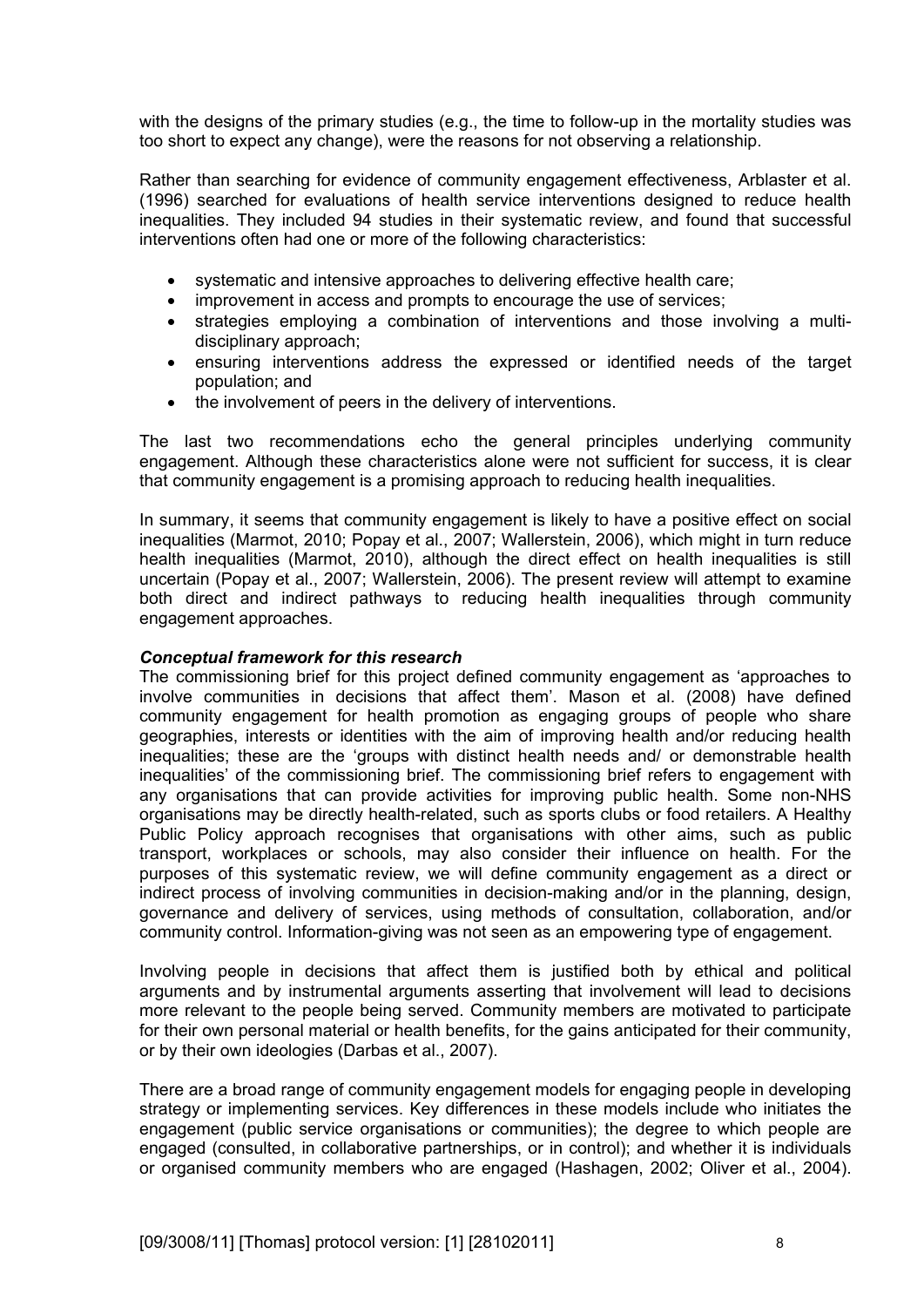Communities may be engaged in consultations, group support and advocacy, service development, controlling local facilities and human resources, and community tier government; any such engagement may be supported by education and networking (Hashagen, 2002). Success depends on sound implementation of both the community engagement and any interventions resulting from this engagement.

The impact of community engagement can be considered at the level of individuals (personal development), communities (social capital), services (development, delivery, access) and health (population health, health of disadvantaged groups, health inequalities (extended from Slater et al 2008). Ideally economic analyses would take into account costs incurred by community engagement, subsequent service development, and the potential costs that might be incurred/costs saved as a result of an increased uptake of services that improve health. These are all issues we propose to explore in our analyses, and their relationships are summarised in Figure 1.

## *Figure 1: Conceptual framework*

#### **Outcomes**

- Personal development: numbers & inequalities engaged, valued and connected
- Community development: social capital
- Programme development: communities' influence on service/ delivery/ access
- Health: overall, disadvantaged groups, health inequalities

• Economics: time & cost of engagement, services developed, costs saved

| Process evaluation of<br>community engagement                                                            |                                                                                                      | Implementation                                                                                                                                                                            | Process evaluation of<br>community's intervention                                            |
|----------------------------------------------------------------------------------------------------------|------------------------------------------------------------------------------------------------------|-------------------------------------------------------------------------------------------------------------------------------------------------------------------------------------------|----------------------------------------------------------------------------------------------|
| • state/ public initiated<br>• degrees of engagement                                                     | Dimensions of engagement, e.g.<br>• engaged in strategy/ delivery<br>· individuals/ organised groups | Models of engagement, e.g.<br>• consultations / service development<br>• community development<br>• grants for advocacy and support<br>• controlling local facilities (e.g. sport centre) |                                                                                              |
| People invited for;<br>Reasons for<br>• Ethics and democracy<br>engaging<br>• Better services and health |                                                                                                      |                                                                                                                                                                                           | People engage for;<br>• personal gains: wealth & health<br>• community gains<br>• ideologies |
| The public                                                                                               | Populations:<br>• specific health needs                                                              | · socioeconomic disadvantages                                                                                                                                                             | Communities:<br>• of geography<br>• of interests                                             |

## **3. Need:**

Previous work has shown that if communities are 'signed up' to an intervention or programme that they are receiving, people are more likely to participate and that better outcomes can result. Community engagement is likely to have a positive effect on social inequalities (Marmot, 2010; Popay et al., 2007; Wallerstein, 2006), which might in turn reduce health inequalities (Marmot, 2010), although the direct effect on health inequalities is still uncertain (Popay et al., 2007; Wallerstein, 2006). However, without a synthesised evidence base, it is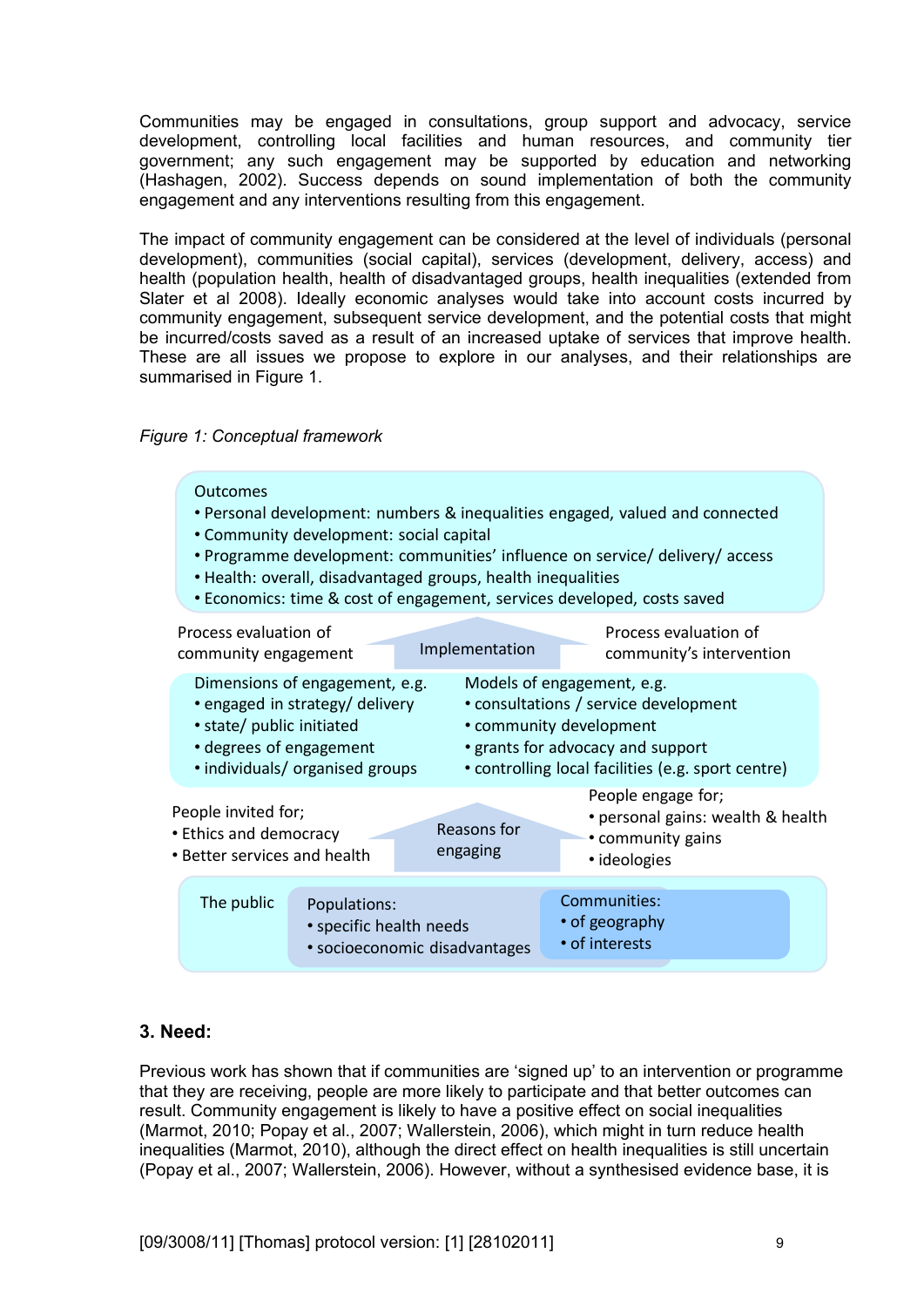not clear whether specific approaches to community engagement help to reduce inequalities in health; for whom, under what circumstances, and with what resources. As it would be difficult and expensive to conduct a very large research project that tests multiple approaches to community engagement in different topic areas with different populations, we propose to conduct a synthesis of existing evidence and thereby make use of the investment already made in many published research studies.

Systematic reviews pull together all the available research on a given topic. Through rigorous, structured approaches to identifying, selecting, and analysing the evidence, systematic reviews reduce the biases inherent in more traditional reviews of the literature. They are valuable because they enable us to 'take stock'; when based on the entirety of evidence in a given field they are able to tell us what we do, and do not, know. They are efficient, because they valorise previous investments in research and, by virtue of the consistent way they treat included studies, they are able to 'recast' our view of research in a field, challenging existing assumptions and suggesting new areas for investigation. They also facilitate generalisability by looking for knowledge and findings across individual (and possibly atypical) primary studies.

Synthesising research systematically is recognised internationally as being a valuable and necessary activity for helping us to make sense of existing research and ensure that recommendations for policy and practice are based on the best, and most comprehensive view, of the available evidence. However, there is a clear gap in evidence synthesis in the case of community engagement in general, and its impact on health inequalities in particular. There is currently no synthesis of research that is able to identify specific approaches to community engagement that are able to reduce inequalities in health – and what are the resource implications of adopting them. Given the current concerns about health inequalities in the UK (Marmot, 2010) and the policy emphasis on community engagement as a vehicle for facilitating change (e.g., Mayor of London, 2010), it is timely to explore what works in engaging the community to reduce health inequalities.

# **4. Methods:**

## *a. Setting*

The systematic review will include studies of interventions conducted in community settings.

## *a. Design*

The project is a systematic review of known existing research. There are two components to the review:

- 1. A map of the literature that will describe the scale and range of CE interventions. This will serve to address RQs 1 and 2.
- 2. Analyses of a final selection of studies that will be determined by our advisory groups. The analyses will address RQs 3-9.

In order to focus our activities on our analyses, rather than searching exhaustively for primary studies, we will compile our data set for analysis from specially-selected registers of primary studies and systematic reviews. These registers have been populated using rigorous systematic review search methods. In order to compile a data set rich in contextual detail, we will also contact authors and intervention implementers to supplement the information available in published form.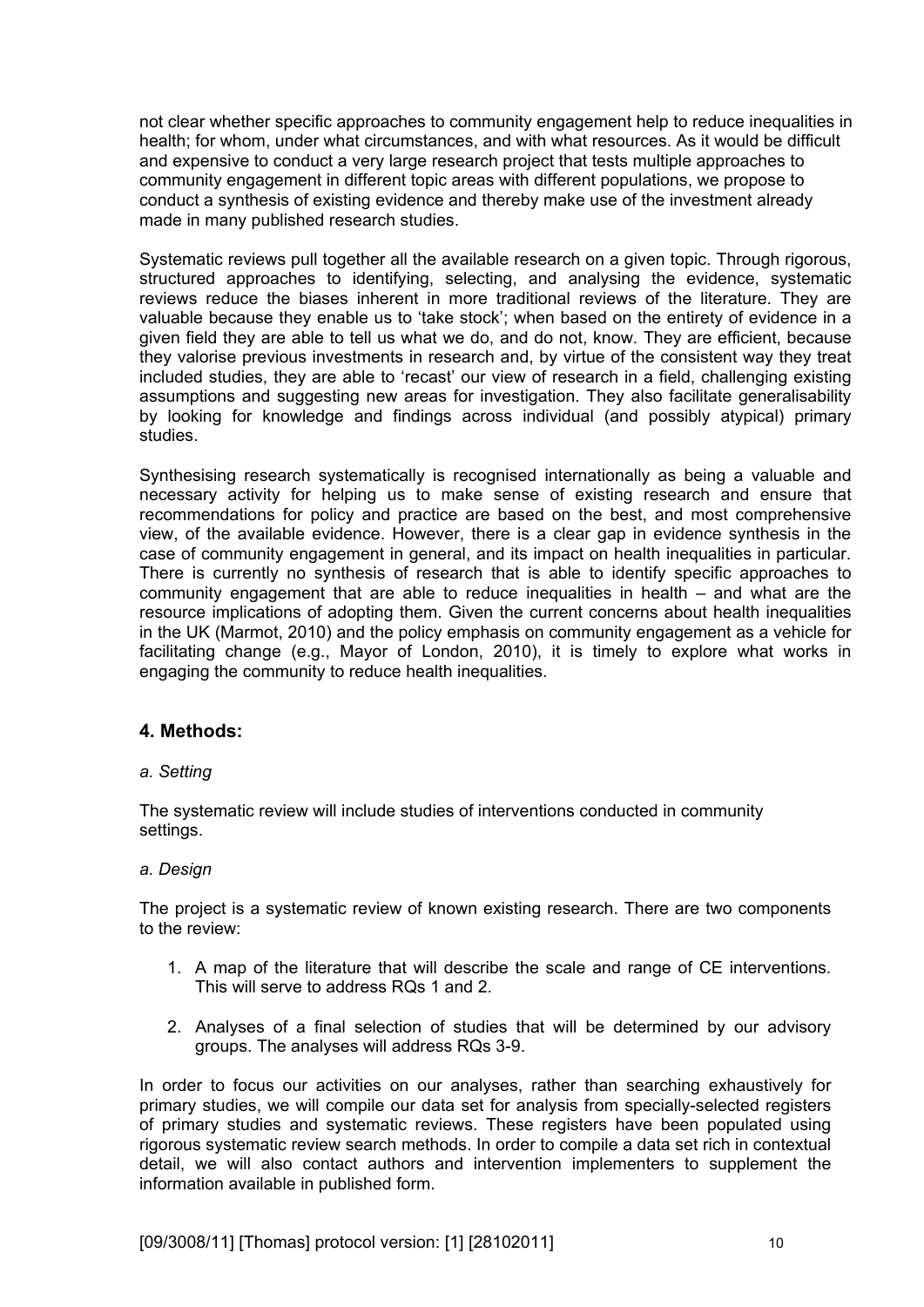We anticipate that a broad range of research will be relevant to answering our review questions and thus propose to include two types of research: outcome and process evaluations. In the process of identifying the evidence to be synthesised, and prior to conducting the synthesis itself, we will describe the evidence with respect to the range of models and approaches underpinning community engagement (RQ1) and the mechanisms and contexts through which communities are engaged (RQ2). This is the mapping component of the review.

In the analysis component (RQs 3-7), we aim to analyse many evaluations of community engagement interventions; identify approaches that are most often associated with reductions in inequalities in health; and pay particular attention to the context of the research and the mechanisms by which communities are engaged and the ways this is thought to impact on intervention effectiveness. After we have identified a range of effective approaches, we will consider their relative resource requirements in order to draw conclusions as to their potential cost implications for different stakeholders (RQs 8 and 9). The methods selected for analysis are driven by our review questions and comprise:

- i. theoretical narrative synthesis;
- ii. quantitative synthesis (if data permit); and
- iii. economic analysis.

#### *b. Data collection*

Searching such a broad topic raises particular challenges. Approaches to community engagement cut across many disciplines, topic areas and outcome domains including, for example, housing, transport, social inclusion, accident prevention and substance abuse (Popay et al., 2007). Additionally, searching broadly requires the location and screening of many reports in order to identify a much smaller amount of research evidence that is specifically relevant. This can make exhaustive searching costly and time-consuming. Given these challenges, we have identified two practical strategies for identifying relevant studies. First, we will make use of systematic searches that have already been carried out for other reviews, using the studies identified by existing systematic reviews. These reviews will be identified through searching various websites and databases that devoted to systematic reviews. Second, we will use a database of studies in health promotion and public health that the EPPI-Centre has built up over many years as a result of carrying out systematic reviews (known as TRoPHI). The studies in this database are the product of systematic searches and have already been systematically classified and outcome data calculated; they thus represent a valuable 'short cut' to evidence. Both approaches to searching are detailed below. The search syntax that will be used in the search process is presented in the Appendix.

## *Identifying systematic reviews*

We will search a range of registers, websites, and databases for systematic reviews that discuss how some or all of their included studies contain interventions which utilise community engagement. The reviews will be used to identify included primary studies that are relevant to the scope of this project; the systematic reviews themselves will not be included in the synthesis in this project (see section on "Evidence selection").

The systematic review registers, websites, and databases that we will search are:

1. *Database of promoting health effectiveness reviews (DoPHER)*. DoPHER is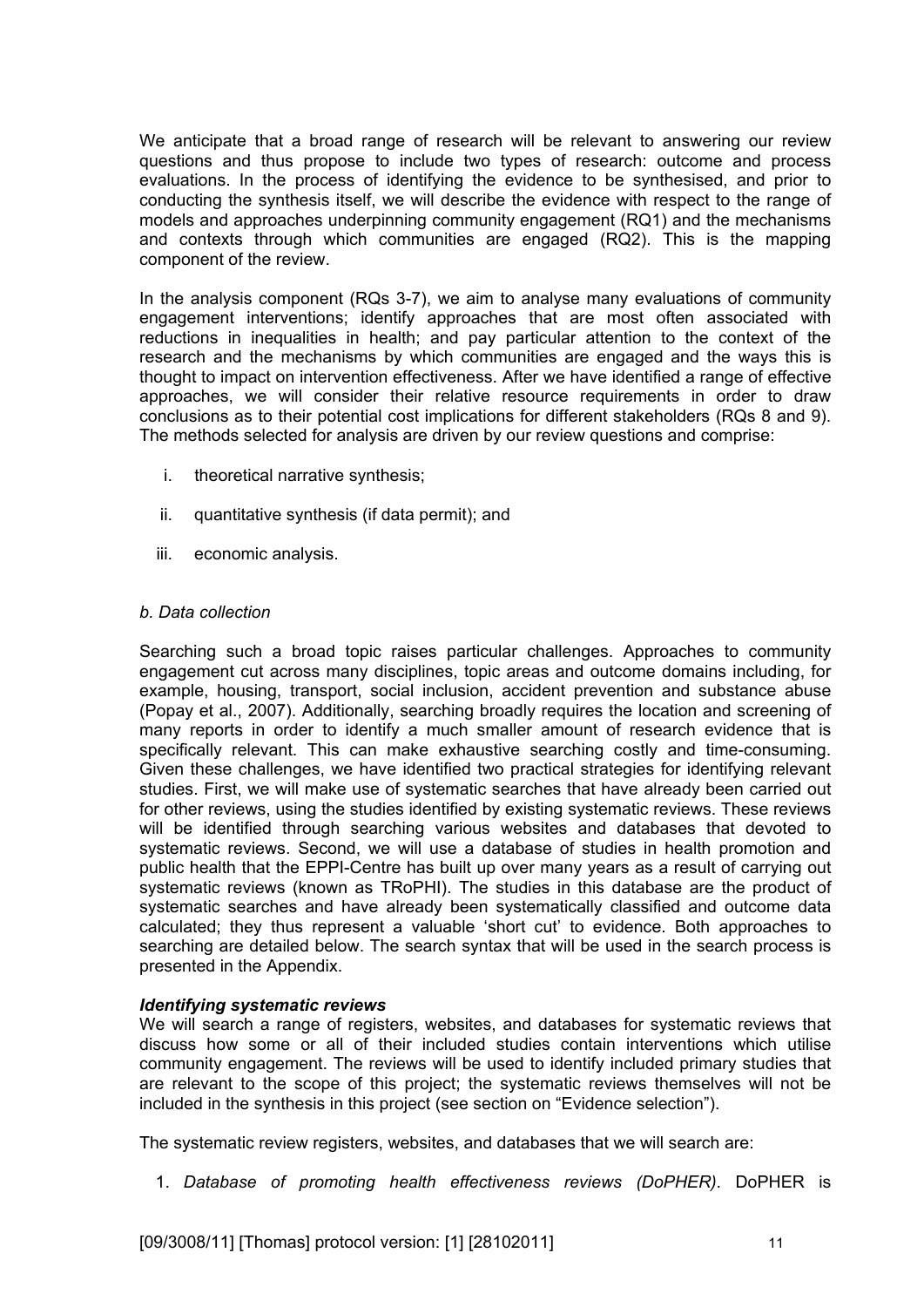developed and maintained by the EPPI-Centre. It has focussed coverage of systematic and non-systematic reviews of effectiveness in health promotion and public health worldwide. It currently contains details of over 2,500 reviews of health promotion and public health effectiveness. All reviews are assessed and coded for specific characteristics of health focus, population group and quality<sup>4</sup>.

- 2. *Cochrane database of systematic reviews (CDSR).* The CDSR includes all Cochrane Reviews (and protocols) prepared by Cochrane Review Groups in The Cochrane Collaboration. As of Issue 5, 2011, the CDSR includes 6641 articles: 4622 reviews; and 2019 protocols<sup>5</sup>.
- 3. *Database of abstracts of reviews of effects (DARE).* DARE is developed and maintained by the Centre for Reviews and Dissemination (CRD), and currently contains over 21,000 systematic reviews. It is focused primarily on systematic reviews that evaluate the effects of health care interventions and the delivery and organisation of health services. The database also includes reviews of the wider determinants of health such as housing, transport, and social care where these impact directly on health, or have the potential to impact on health $6$ .
- 4. *Campbell Library.* The Campbell Collaboration's library of systematic reviews includes reviews and protocols prepared by Campbell review groups under any of the six coordinating group themes: crime and justice, education, international development, methods, social welfare, and review users.<sup>7</sup>
- 5. NIHR Health Technology Assessment (HTA) programme website. The HTA programme produces research about the effectiveness of different healthcare treatments and tests for those who use, manage and provide care in the NHS. The HTA website houses all the reviews published through the HTA programme in the HTA journal series and holds in excess of 550 titles.<sup>8</sup>
- 6. Health Technology Assessment (HTA) database hosted by CRD. This database currently holds over 10,000 summaries of completed and ongoing health technology assessments from around the world. Database content is supplied by the 52 members of the International Network of Agencies for Health Technology Assessment (INAHTA) and 20 other HTA organisations worldwide<sup>9</sup>.

## *Identifying primary research through TRoPHI and NHS EED*

Searches of the systematic reviews resources will be supplemented by searches of the *Trials Register of Promoting Health Interventions (TRoPHI)* database and the *NHS Economic Evaluation Database (NHS EED)*.

TRoPHI has focussed coverage of trials of interventions in health promotion and public health worldwide. It covers both randomised and non-randomised controlled trials and currently contains details of over 4,500 trials and is updated four times a year.<sup>10</sup> This source will be searched to ensure that relevant trials published outside of the timeframe or scope of the reviews identified in the review databases listed above are detected. All the studies were in systematic reviews carried out by the EPPI-Centre and other collaborators including the Cochrane Collaboration between (1996 and 2009) in the following areas: sexual health, workplace health promotion, peer delivered health promotion, incentive-based interventions, young people, pregnancy and social exclusion, smoking cessation in pregnancy, and the promotion of mental health, physical activity and healthy eating.

Part of the TRoPHI dataset was used in a comparison of randomised and non-randomised

 $\overline{a}$ 

<sup>4</sup> http://eppi.ioe.ac.uk/webdatabases/Intro.aspx?ID=2

<sup>5</sup> http://www.thecochranelibrary.com/view/0/AboutTheCochraneLibrary.html#CDSR

<sup>6</sup> http://www.crd.york.ac.uk/CMS2Web/AboutDare.asp 7

http://www.campbellcollaboration.org/library.php

<sup>8</sup> http://www.hta.ac.uk/project/htapubs.asp

<sup>9</sup> http://www.crd.york.ac.uk/crdweb/AboutHTA.asp

<sup>10</sup> http://eppi.ioe.ac.uk/webdatabases/Intro.aspx?ID=5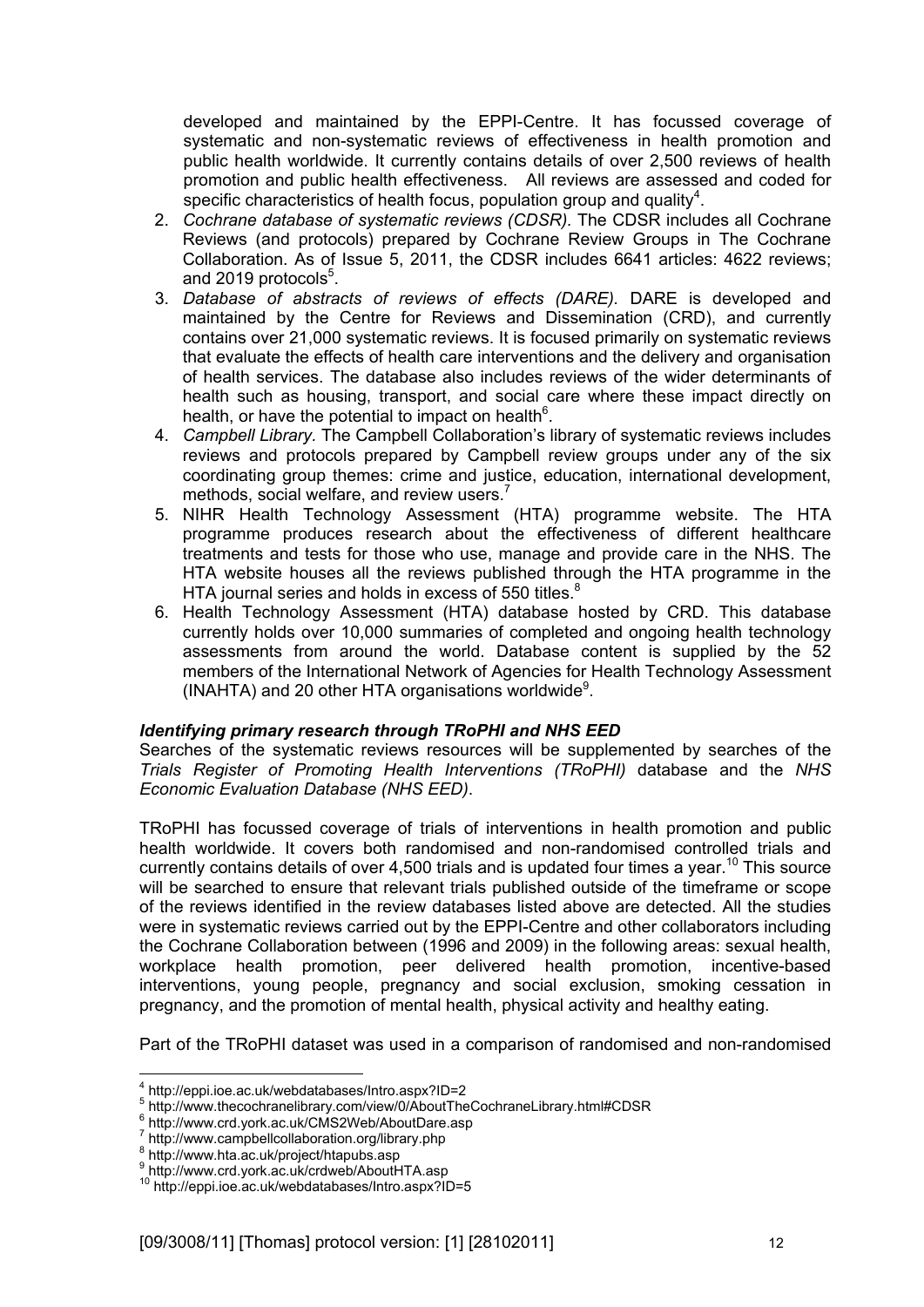trials (Oliver et al 2010), though we propose to add additional studies from reviews that were carried out since this study. The approximately 300 studies in this dataset have already been classified using one of two data collection tools that capture detailed information about their methodology, participants, planning and process measures (if any), intervention and outcomes. We will need to code for their strategies of community engagement (where present) in addition to this, but the presence of this database means that we are able to accomplish far more with the resources requested than would otherwise be possible.

NHS EED includes records of economic evaluations of health care interventions, including cost-benefit analyses, cost-utility analyses, and cost-effectiveness analyses. the database currently includes over 11,000 economic evaluations<sup>11</sup>. The database is maintained through weekly literature searches that are conducted by CRD.

#### *Other search sources*

To further ensure wide coverage of the evidence base, we will check the bibliographies of the rapid evidence assessments conducted to support the National Institute for Health and Clinical Excellence's 2008 Public Health Guidance 'Community Engagement to Improve Health' (NICE, 2008).

The final component in our search strategy is contact with authors and intervention implementers. We will contact authors of key included studies to ask them if they know of any other studies of interventions utilising community engagement (preferably including an analysis which examines inequalities in some way). As part of this process, we will also ask whether they would be willing to supply additional information about the study which we have included. In particular, we anticipate that we may need further information concerning resource use and costs of community engagement actions. A questionnaire will be developed on resource use and costs incurred in the implementation of community engagement strategies. This questionnaire would also provide an opportunity to explore additional resources required to adapt interventions to different contexts from those where they originally implemented.

At the end of the above process, summarised in Figure 2, we will have a dataset of primary studies which we are able to classify and interrogate according to the structure set out in our conceptual framework: i.e. *who* is engaging, *how*, *why*, *the dimension(s) of engagement*, and the *outcomes* assessed.



*Figure 2: Search strategy* 

 $\overline{a}$ 11 http://www.crd.york.ac.uk/crdweb/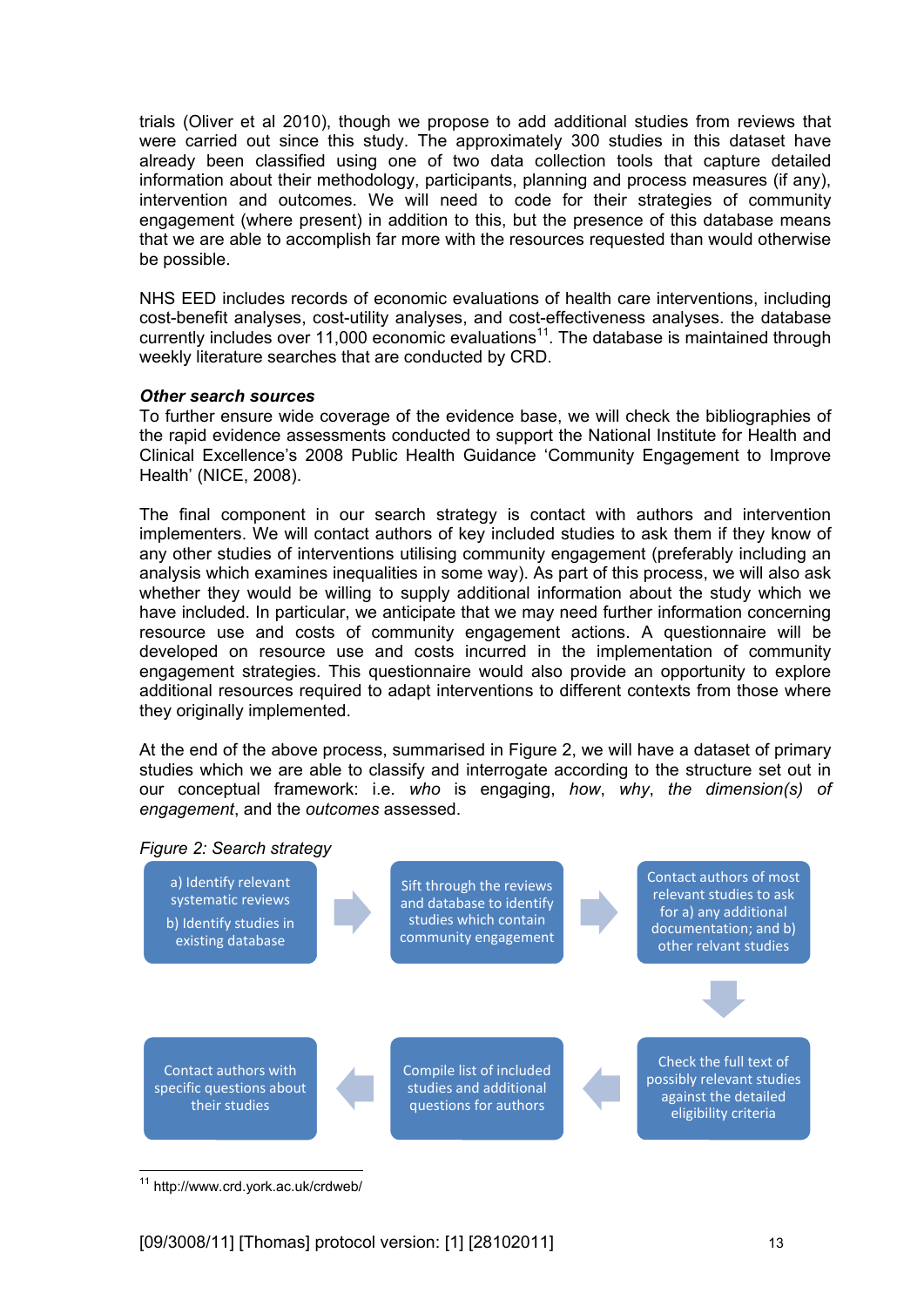## *Evidence selection (inclusion criteria)*

The outcome of the search will be a database of references and documents which will be screened using the review's inclusion criteria. The inclusion criteria are a list of statements about what the study should contain to be relevant to the review question; studies must meet all of the criteria to be eligible for inclusion in the review. The criteria will be applied twice; first, to identify systematic reviews; and second, to identify relevant primary studies.

The criteria will be piloted on a sample of studies before being applied. An early sample of screening will be double checked by the lead reviewer. The reviewers will regularly discuss screening to ensure consistency in the way that studies are being included and excluded.

## *Identifying reviews*

The following criteria will be applied to titles and abstracts of reviews, which will be included if they:

- 1. Are published after 1990;
- 2. Are a systematic review (i.e. describe search strategies and inclusion criteria used);
- 3. Include outcome or process evaluation studies;
- 4. Describe at least one intervention potentially relevant to community engagement;
- 5. Include at least one study in the results section;
- 6. Are written in English; and
- 7. Measure and report health outcomes.

Each systematic review will be assessed against these criteria in a stepwise fashion, such that any review excluded because it failed a criterion later in the list must have passed any preceding criteria. We will retrieve the full-text copy of all reviews that pass these inclusion criteria. Then, a brief screening of the full-text document will be conducted to check that the review is, in fact, systematic, and that the review includes some primary studies of relevance to our review<sup>12</sup>.

#### *Identifying trials*

Once the final set of systematic reviews is obtained, we will screen within each review to identify relevant-sounding primary studies (trials). This will involve scanning the evidence tables and reference lists of the reviews for relevant trials. We will then locate the abstracts for these trials.

The titles and abstracts of the trials identified during this process will then be assessed for inclusion in the review. Studies will be included if they meet all of the following criteria:

- 1. Study is published after 1990 (the date of the other reviews on which we are building, e.g., Popay et al 2007);
- 2. The study is primary research, in that data have been collected during that study through interaction with or observation of study participants, but is not a Masters thesis;
- 3. Study includes outcome and/or process evaluations of interventions;
- 4. Community engagement is the main focus of the study;
- 5. Study is published in English;
- 6. For outcome evaluations: study has a control or comparison group (i.e., it must be a controlled trial, either randomised or non-randomised);

Once all studies have been screened on title and abstract, full reports will be obtained for those studies that appear to meet the criteria or where there is insufficient information to be certain. The retrieved articles will then be screened based on the full-text article.

 $\overline{a}$  $12$  Relevance at this stage will be judged according to the criteria presented in the section "Identifying trials", although the criteria will not be applied stepwise and will not be recorded.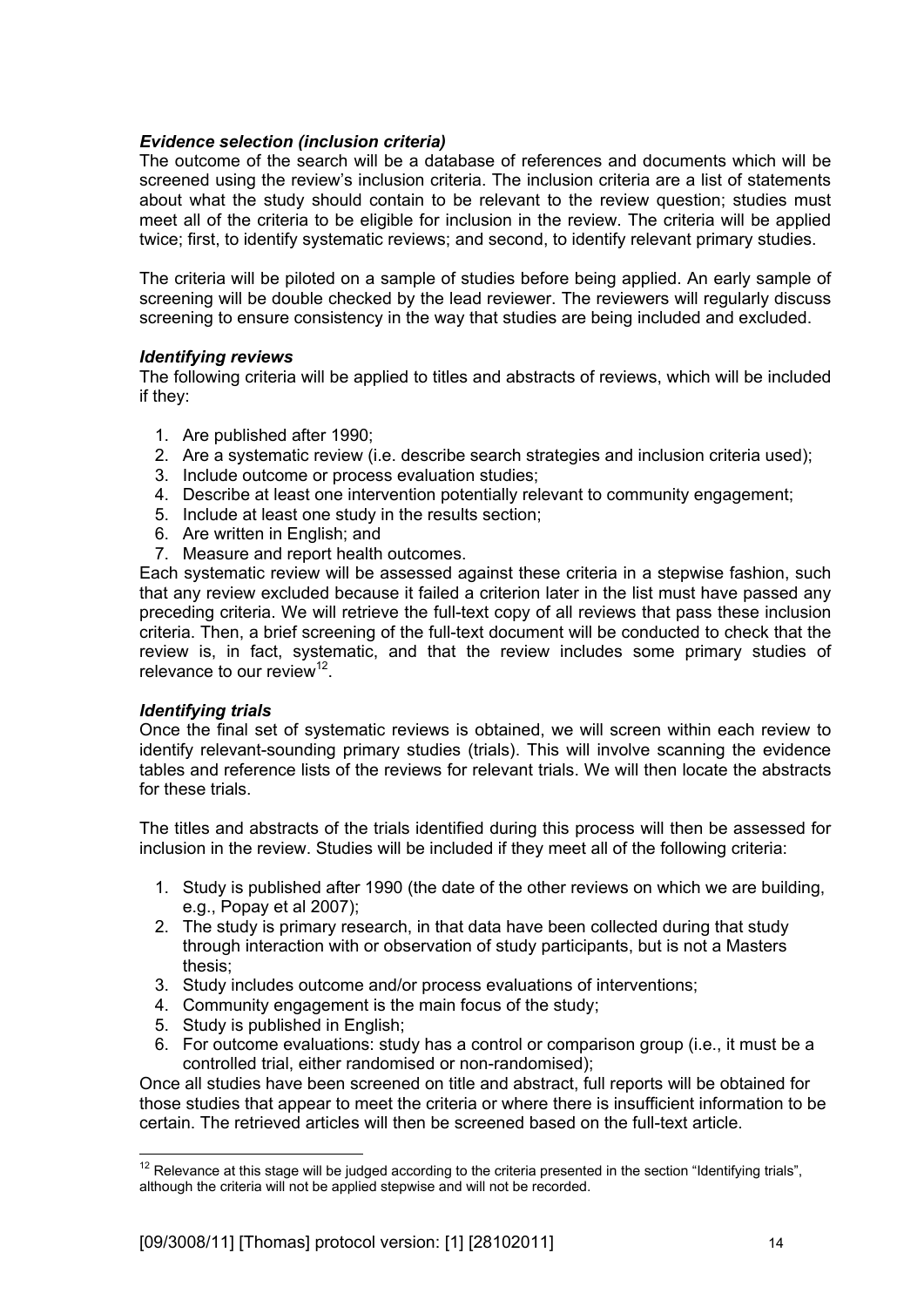Two additional criteria will be applied at full-text screening that will allow critical appraisal and ensure that the documents are relevant to the issue of inequalities. Investigations of inequalities are often framed in terms of PROGRESS (Place of residence, Race/ethnicity, Occupation, Gender, Religion, Education, Socio-economic position and Social capital (Evans & Brown, 2003), the mnemonic for broader determinants of health. Kreiger (1999) has drawn attention to other characteristics that attract discrimination (e.g., age, disability, sexual orientation). These concepts have been combined with other determinants of health or sources of social exclusion within family or community contexts relevant to particular research (e.g., smoking parents, being 'looked after' or excluded from school) to extend PROGRESS-Plus (Kavanagh et al., 2009). Thus PROGRESS-Plus provides a useful framework to scope the review and analyse the included studies.

The additional criteria to be applied at full-text are:

- 7. Study reports their methods in sufficient detail to allow critical appraisal (i.e., must clearly report both data collection and methods of analysis); and
- 8. Reports characterise study populations or report differential impacts in terms related to social determinants of health that can be captured by the PROGRESS-PLUS framework.

Those that pass the inclusion criteria on the basis of full-text screening will be included in the description of engagement models and synthesis. The methods for the mapping and analysis components of the review follow.

## *c. Data analysis*

## *Mapping stage*

The mapping stage of the review aims to describe the scale and range of community engagement interventions and will address RQs 1 and 2. Studies that meet our inclusion criteria will be stored electronically and classified according to a standardised data extraction framework. Information will be collected on: models of community engagement (consultation, collaboration, and community control); approach to community engagement (e.g., formation of community coalition, volunteer intervention provider); mechanism of engagement (how the community were recruited/involved); area of health concern (e.g., breastfeeding, smoking cessation); participants' PROGRESS-plus characteristics; and geographical and other contextual details.

After the relevant data have been extracted, we will produce tables and cross-tabulations to show the frequency of different types of engagement and the contexts in which they occur. We will also provide a description of the similarities and differences across interventions. We will focus on trends and gaps in the evidence base, rather than detailing each intervention.

#### *Analysis stage*

The map will provide a broad picture of the types of community engagement covered in the research literature and will complement the development of the theoretical framework. However, we also want to gain a more detailed understanding of what works and does not work, for whom, and under what circumstances. For this, we will conduct a series of analyses addressing RQs 3-9. In the event that the studies identified throughout the search and screening process are either too numerous or too heterogeneous to allow sensible analysis, we will select a subsample of studies on which to focus the analyses. The refinement of the inclusion criteria for the analyses will be determined in consultation with our advisory groups.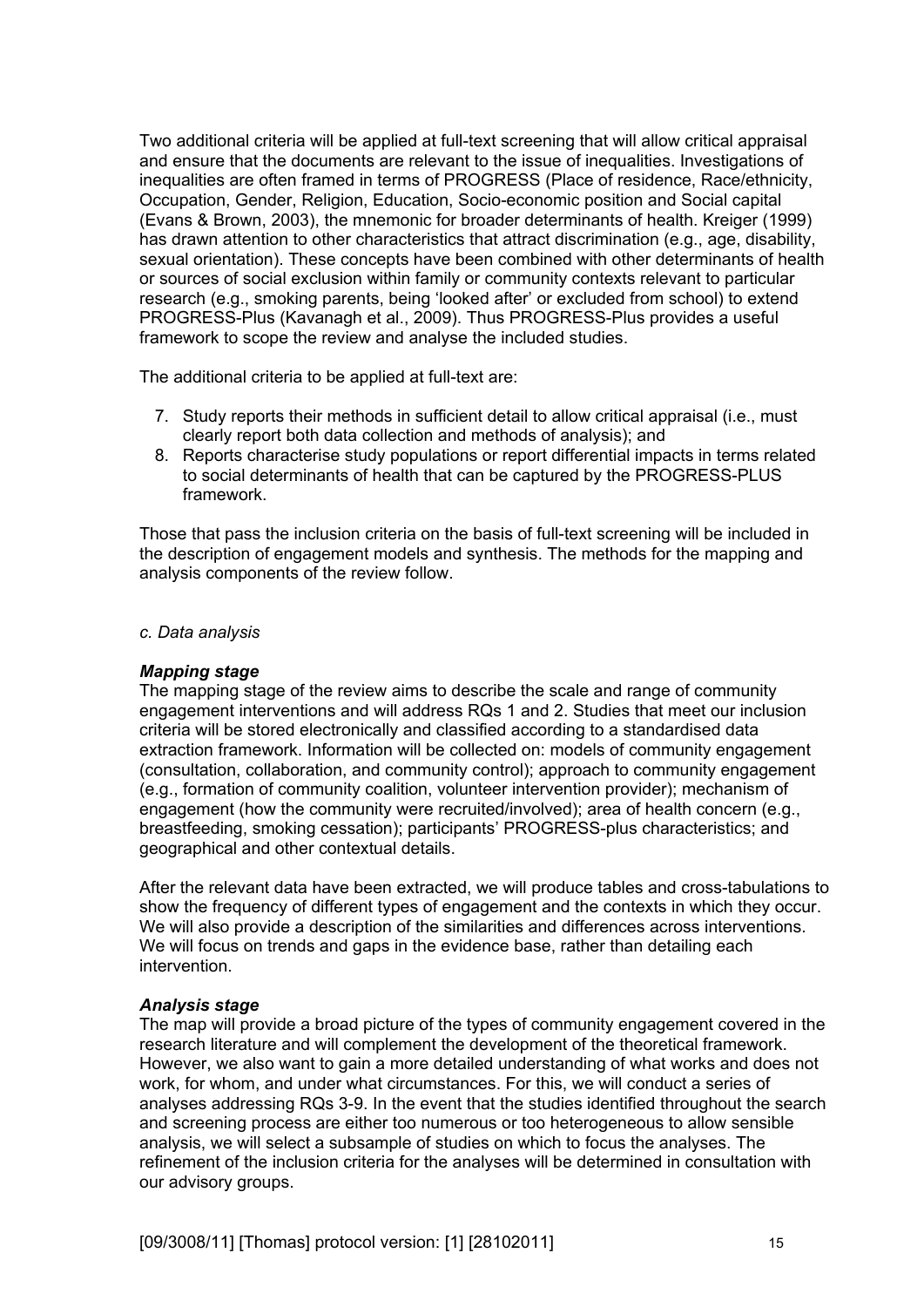We will extract further data for those studies included in the analysis component of the review. Additional information will be collected on: the intervention, study participants, the dimensions, models, context and outcomes of community engagement, and health outcomes.

Data extraction for the theoretical synthesis will take the form of a narrative that describes the context and mechanisms of the participants, interventions and approach to community engagement. Synthesis and data extraction for this part of our analysis will run in parallel: each time data are extracted from a study, its mechanisms and contexts will be compared with our initial conceptual framework and data already extracted from other studies. In this way, we plan to build up an iterative framework of mechanisms of community engagement which can be applied to subsequent studies with increasing efficiency.

For the quantitative synthesis (meta-regression), effect sizes will be calculated to summarise the impact of the intervention. Since we expect that many of the outcomes will have used different scales and different combinations of continuous and dichotomous data, we will use the standardised mean difference (White & Thomas, 2005) to enable us to compare and combine results. EPPI-Reviewer software will be used to calculate effect sizes from a variety of data types (means and standard deviations, *t*-values, etc.).

Following the approach we took in a similar analysis (Oliver et al., 2010), outcomes will be classified as being in either 'engagement outcome' domains (personal development, community development, programme development) or 'health outcome' domains (knowledge, attitudes, behaviour and health state). For studies which report more than one outcome per domain, we will include in our analysis only the outcome which was most commonly reported across all studies in the review in which the study was identified. Thus each study can have up to seven outcomes calculated, though many will not report outcomes in all our domains.

To help inform the economic analysis, data on resources used in community engagement strategies to encourage behaviour change and/or uptake of interventions will be extracted from studies. This will include categorisation of funded and in-kind resource use, as well as the time of volunteers. Where possible, resource use (e.g. units of equipment, hours of paid staff and volunteers) will be reported separately from costs. We will also categorise the budgets from which resources are supported if data are available. Cost data will be reported in one base price year; where necessary costs will be converted to Pounds sterling  $(E)$  using international purchasing power parity rates. If a breakdown of cost data for population sub-groups can be identified this will also be recorded.

Data will be extracted by two members of the team working independently before meeting to discuss their findings in order to ensure quality, and consistency of interpretation.

#### *Quality assessment*

As specified in the eligibility criteria, we plan to include two types of study in this review (which are frequently combined within the same research project): outcome and process evaluations.

The outcome evaluations (controlled trials) will be assessed for methodological quality using an instrument that has been used in many reviews by the EPPI-Centre and others (most recently in Shepherd et al., 2010). Like the Cochrane *risk of bias* assessment (Higgins and Green, 2009), this tool examines the studies in a range of dimensions including: methods of assignment; the comparability of groups at baseline; attrition; selective reporting; validity of assessment tools; length of follow up; and unit of data analysis.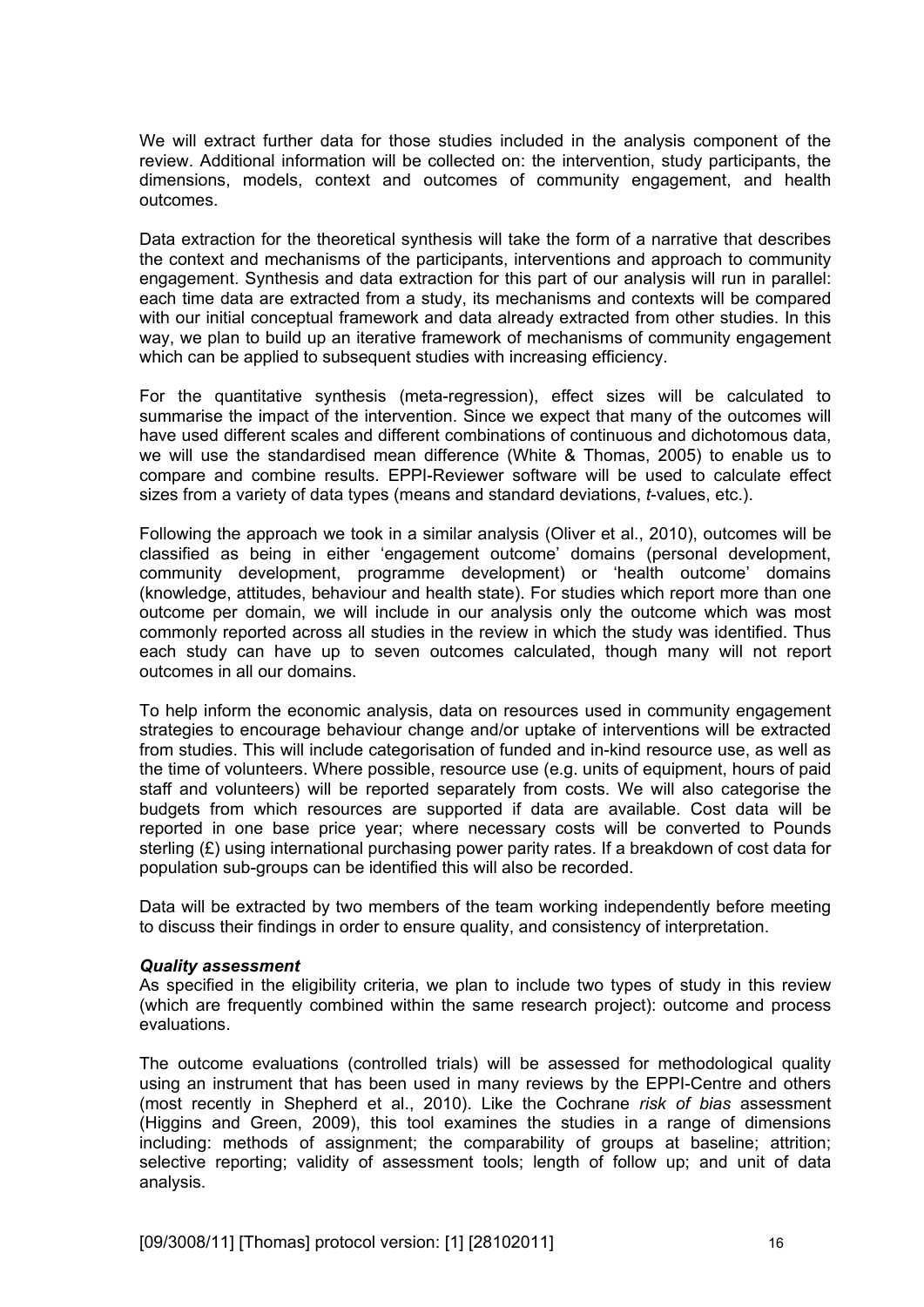The tool we will use to assess the quality of the process evaluations was refined in a recent review (Shepherd et al., 2010) and assesses whether or not: steps were taken to minimise bias and error/increase rigour in sampling, data collection and data analysis; findings were grounded in/supported by the data; there was good breadth and/or depth achieved in the findings; the perspectives of intervention participants were privileged.

Outcome evaluations which do not meet a minimum level of quality will not be included in the meta-regression. The findings from process evaluations which do not score well will still be included, but a sensitivity analysis will be conducted to assess their impact on the overall analysis; findings which depend solely on the evidence of poorer quality process evaluations will be more provisional than those coming from stronger evaluations.

In addition to analysis of outcomes and process evaluations, we may also identify economic evaluations through our review. The quality of these studies will be assessed using the Consensus on Health Economic Criteria (CHEC) criteria list for assessment of methodological quality of economic evaluations (Evers et al., 2005).

#### *Synthesis*

As described in the overview above, there will be three syntheses (theoretical, quantitative, and economic), which build upon one another sequentially.

The *theoretical synthesis* will be the first analysis to be completed. This analysis builds on Pawson's work on 'realist synthesis' (Pawson, 2002) and will examine in particular the *mechanisms* and *contexts* of community engagement in each study in two dimensions: how the particular strategy of engagement is purported to engage the community in question; and how the particular strategy of engagement will result in better intervention outcomes. Thus, while community engagement interventions might 'look' quite different in different contexts, there may be a common theoretical thread running through them that it will be useful to identify and take forward in the meta-regression.

The *quantitative synthesis*, or *meta-regression* (Thompson et al., 1999), will address review questions 3-8 statistically, by testing whether any observed differences in the results of included studies might be associated with the type of community engagement they employed, by comparing different types and levels of community engagement between different communities. Possible moderating or confounding factors will include the topic or review that a study was found from; the design of the study; the intervention in question; the outcome assessment tool etc. Moderators and confounders notwithstanding, we will be able to identify the amount of variance (if any) that is explained by different approaches to community engagement with participants within each review, each topic domain, and finally across all studies in the analysis.

The outcome of the first two analyses will be strategies for community engagement with particular groups of people that have been shown to be particularly effective. In the final component of our study, the *economic analysis*, we will answer research questions 7 and 8, and investigate resource implications of these approaches to community engagement and consider the extent to which they may be considered cost effective. Crucially, and where possible, we aim to estimate only the resource use, including volunteer and in-kind contributions, involved in that aspect of any intervention that is devoted to community engagement, rather than resources for any actual health promoting intervention. This will enable us to compare the relative costs of approaches, without this being confounded by the total costs of different interventions (McDaid & Sassi, 2010).

To address review question 8 we will, using information extracted from our review of the literature and supplemental information from study authors and community engagement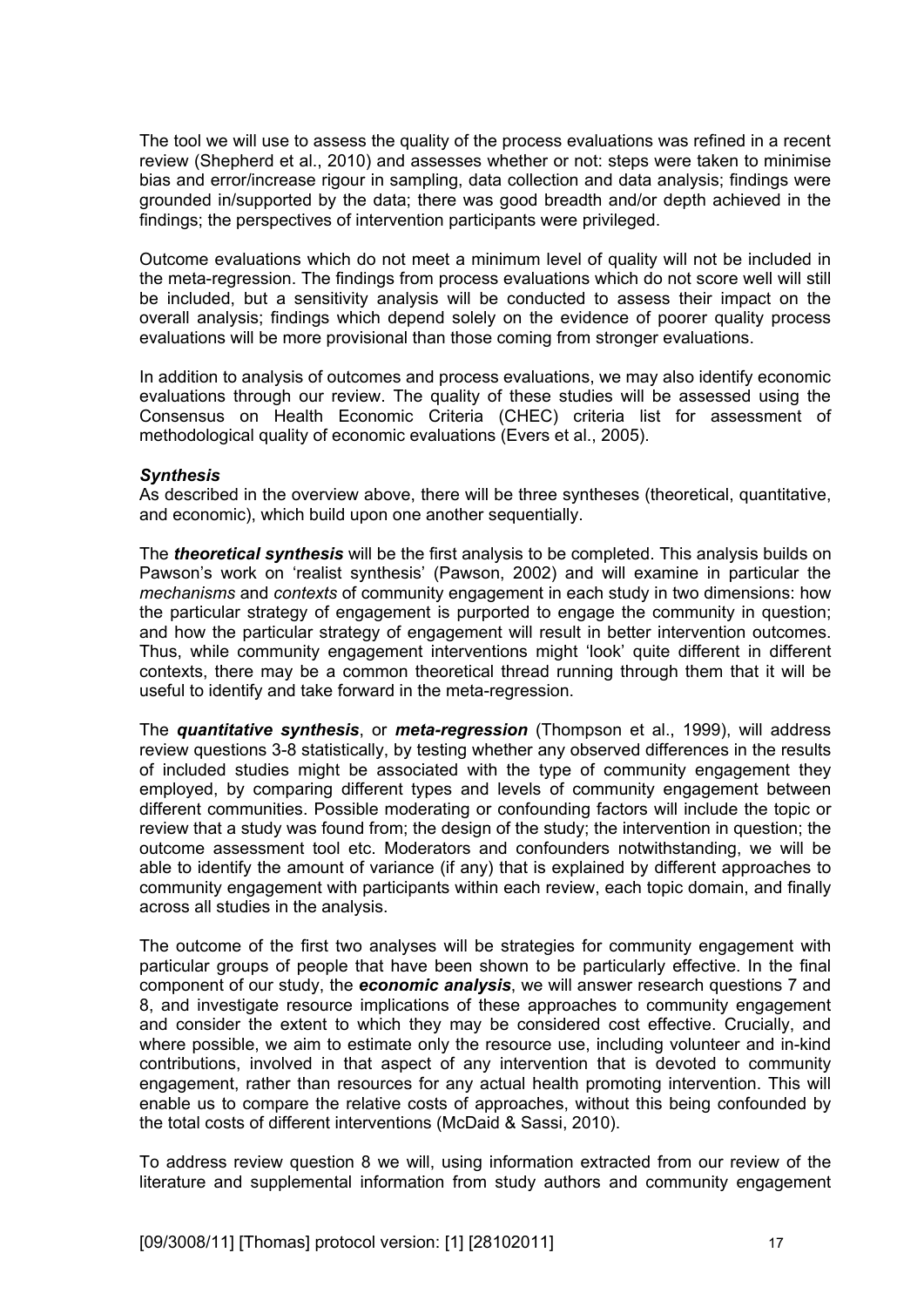implementers, undertake some limited decision modelling to explore the potential cost utility and cost effectiveness of investing in selected different approaches to community engagement to increase uptake of health promoting interventions in several settings and contexts. We will use Treeage Pro software to build these decision models. This will include a range of sensitivity analysis to account for uncertainty in our estimates of resources, cost and effectiveness, as well as threshold analysis to identify the minimum level of effectiveness / maximum level of cost at which engagement approach would be considered cost effective.

# **5. Contribution of existing research:**

The work will: build on the evidence that underpins the current NICE guidance on Community Engagement; draw on new and existing data sets of effectiveness in aspects of health demonstrating inequalities; incorporate measures of inequalities, engagement, cost and health; identify effective strategies for improving health and reducing inequalities.

The findings will be disseminated through open access academic publication, relevant practitioner journals and conferences, and published on the websites of each partner institution (including non-technical brief summaries of findings). We will also seek to produce a policy brief as part of the WHO Health Evidence Network policy brief and host a seminar for public health practitioners, policy makers and researchers. A database of the studies we identify will be placed online for others to use.

# **6. Plan of Investigation:**

| <b>Activity</b>      | <b>Milestones</b>                     | <b>Expected completion</b> |
|----------------------|---------------------------------------|----------------------------|
| Project              | • Set advisory group meetings         | • November 2011            |
| initiation;          | • Obtain ethics approval from faculty | • May 2011                 |
| protocol             | panel                                 |                            |
|                      | • Write protocol                      | • October 2011             |
| Searching &          | · Identify relevant studies on        | • August 2011              |
| identification of    | database                              |                            |
| studies;             | • Screen relevant reviews             | • August 2011              |
| advisory group       | • Identify relevant studies           | October 2011               |
| meetings             | • Contact authors                     | • November 2011            |
|                      | • Finalise list of included studies   | • November 2011            |
|                      | • Meet advisory groups                | • November 2011            |
|                      | (professionals and young people)      |                            |
| Data extraction      | • Finalise extraction tools           | • December 2011            |
| / collection         | • Complete data extraction & quality  | • January 2012             |
|                      | assessment and independent            |                            |
|                      | checks for quality and consistency    |                            |
| Data analysis        | • Complete analyses                   | • February 2012            |
| <b>Dissemination</b> | • Complete technical report,          | • November 2011            |
|                      | summaries and briefing notes          |                            |
|                      | • Meet advisory groups                | • March 2012               |
|                      | (professionals and young people)      |                            |
|                      | • Submit final report                 | $\bullet$ April 2012       |
|                      | · Hold seminar(s)                     | • After submission, 2012   |

The project will take 12 months. Key milestones of the project are presented in the table below.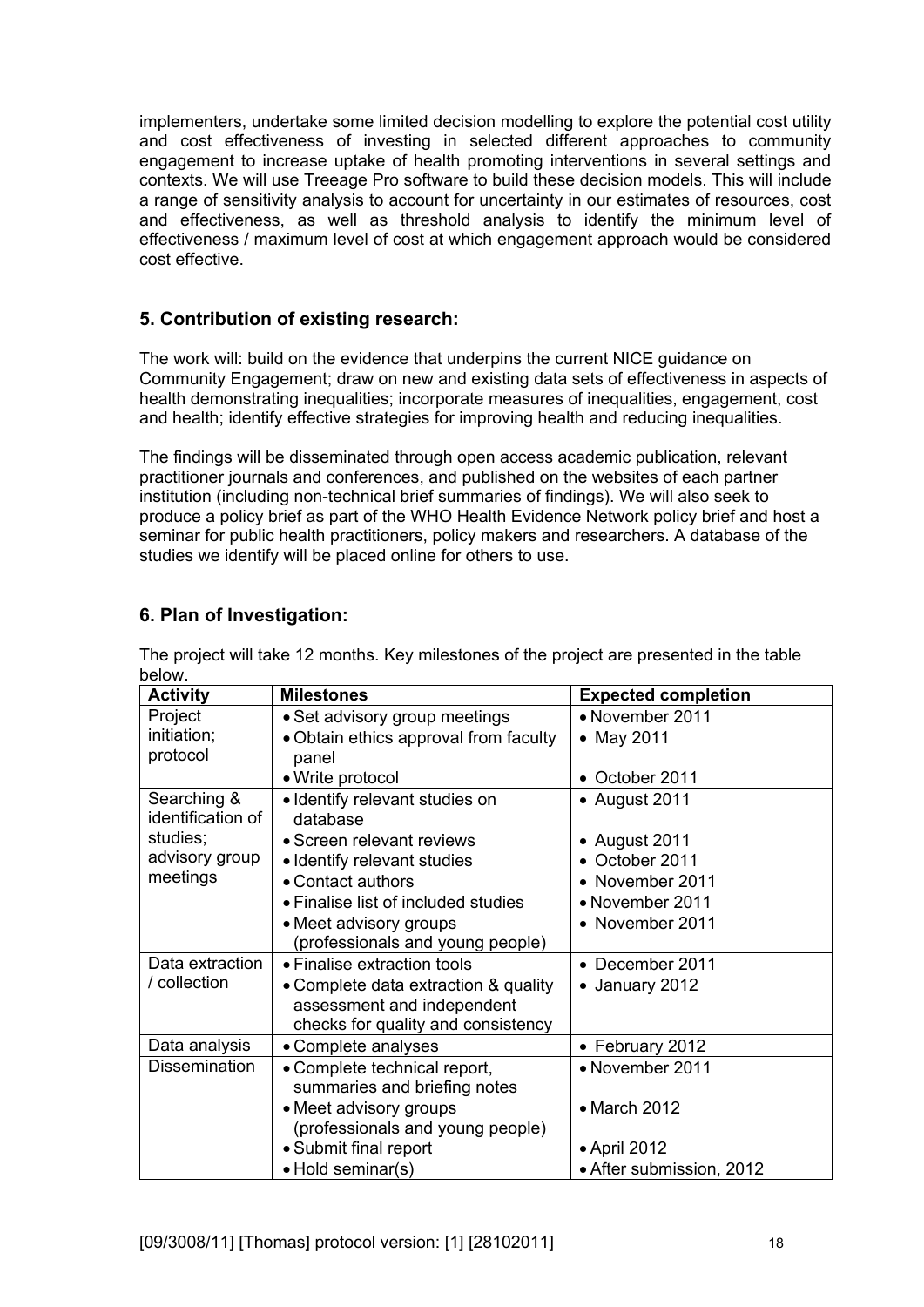# **7. Project Management:**

This project is a collaboration between a multidisciplinary team from the Institute of Education, University of London; University of East London; and London School of Economics. The team has collective experience in evidence synthesis and primary research across a range of disciplines. The project is based at the Evidence for Policy and Practice Information and Co-ordinating Centre (EPPI-Centre) is part of the Social Science Research Unit at the Institute of Education, University of London, under the supervision of the Principal Investigator, Dr James Thomas.

The co-investigators are:

- Mr David McDaid, London School of Economics
- Professor Sandy Oliver, Institute of Education, University of London
- Dr Adam Oliver, London School of Economics
- Ms Josephine Kavanagh, Institute of Education, University of London
- Professor Angela Harden, University of East London

The co-investigators will have strategic input into all aspects of the project and participate directly in some project tasks.

The research team also comprises:

- Dr Alison O'Mara-Eves, Institute of Education, University of London
- Mrs Ginny Brunton, Institute of Education, University of London
- Dr Katherine Twamley, Institute of Education, University of London
- Other researchers as required.

The research team will be involved in strategic planning of aspects of the project and systematic review activities (including screening, data extraction, and data synthesis).

The full project team will meet at least three times in person to discuss progress, upcoming milestones, strategic directions of the project, and assign tasks. An advisory group will meet twice to provide feedback on the progress and direction of the review.

#### *Information management*

All records of research identified by searches will be uploaded to the specialist systematic review software, EPPI-Reviewer 4, for duplicate stripping and screening (Thomas et al. 2010). This software will record the bibliographic details of each study considered by the review, where studies were found and how, reasons for their inclusion or exclusion, descriptive and evaluative codes and text about each included study, and the data used and produced during synthesis. The software enables us to keep track of electronic documents (e.g., pdf files) and take advantage of emerging 'text mining' technologies to help us identify relevant research and identify commonalities within the studies we find efficiently. The data from the existing reviews that we plan to use are already in this software.

#### *Ethical arrangements*

This project has been approved by the Faculty Research Ethics board at the Institute of Education (ethics approval reference number FCL 283; copies of the ethics application are available from the report authors). The project complies with the ESRC Research Ethics Framework.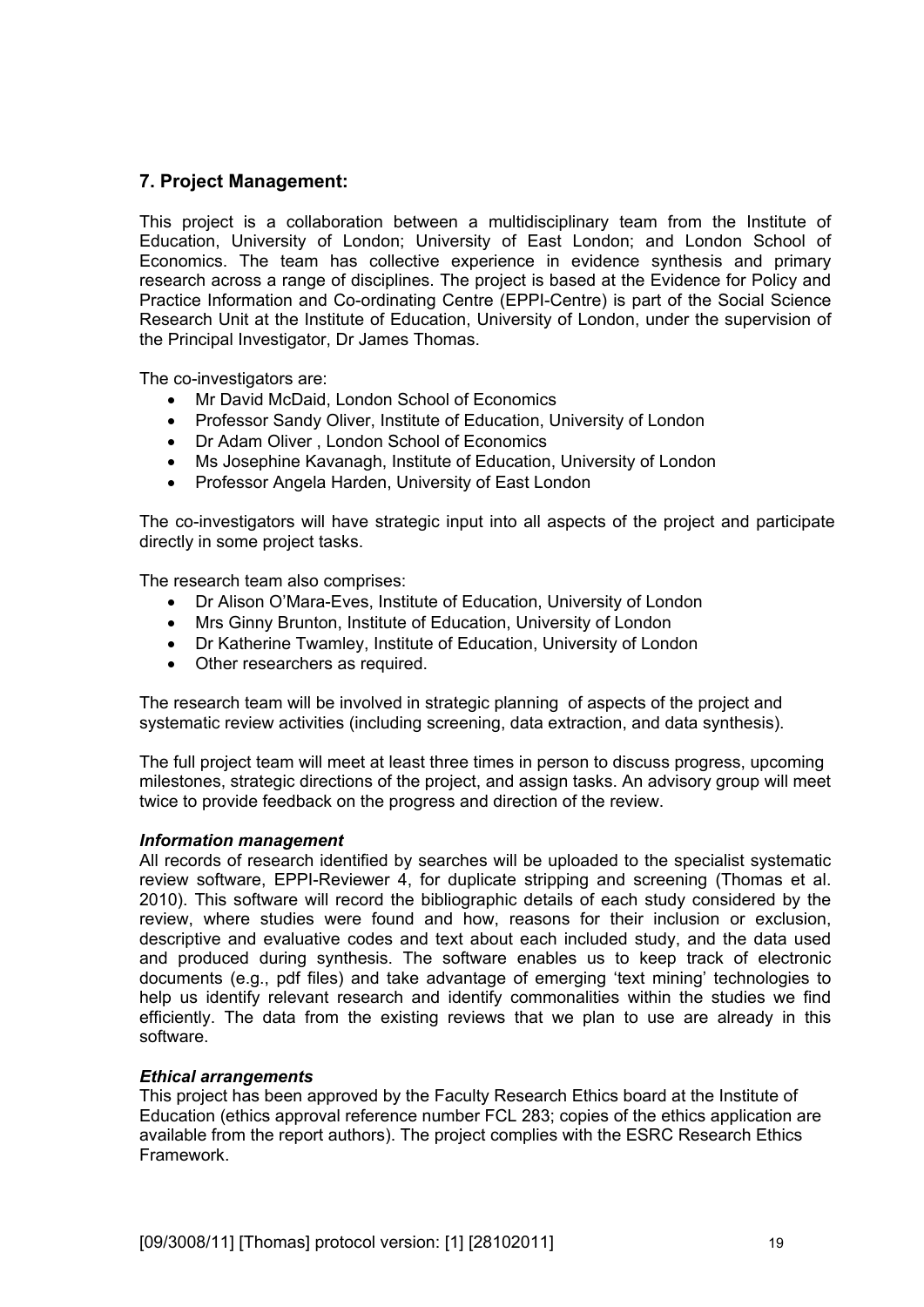# **8. Service users/public involvement:**

The *Public Health Research steering group* will provide feedback on the research throughout the project. The steering group includes public health policy and practitioner members. We will have regular contact via email, phone, and face-to-face meetings with the steering group to ensure that the research is meeting the stated needs of the research consumers.

In addition, young people, practitioners, and local authority representatives will be involved in consultations about interim findings to improve the review's validity and enable us to frame the review in a way that is accessible to the target audience. This will entail:

- Exploring the review's interim findings through *consultations with young people* via the National Children's Bureau's Young Research Advisers group (NCB, 2011) and the Islington Borough Council's Children's Active Involvement Service (CAIS) (Islington Borough Council, 2011).
- Convening an *advisory group of professionals* (practitioners and local authority representatives) that will meet twice to discuss shaping the project and interpreting the emerging findings.

The people we will approach for consultation, and the nature of the consultations, are described below.

The *young people's consultations* with NCB Young Research Advisers and CAIS members will involve one workshop session for each of the two groups, likely to be two hours total in length. We shall visit the groups at their own venues. Sessions will be timed, in consultation with the groups' convenors, to fit in as part of the two groups' existing meeting plans. Sessions will include practical exercises to introduce the project and help group members discuss what helps or hinders them engage with community activities to improve health or reduce inequalities. There may also be small-group discussion of the research team's preliminary findings and use of post-it notes and stickers to record preferences/interpretations. Group activities will be audio recorded if participants give their consent.

- *NCB Young Research Advisers* is a group of 18 young people from all over England aged 10 to 17 years that was established by the NCB to engage young people in the research process. Membership of the group is voluntary and the NCB provide expenses, food and appropriate accommodation where required. In recognition of the young person's time in taking part in meetings, the NCB also gives members gift vouchers.
- *CAIS* is a service offered to looked-after children, disabled children, and young people receiving services from Islington Borough Council. It is designed for young people experiencing social disadvantage to participate in civic activities. The service offers a range of activities including a newsletter, helping to select and train staff, giving presentations to senior staff and councillors, and events such as drama and dance. CAIS also offers support and advocacy service if the child is unhappy with any aspect of their placement, carer, or social worker. Children can refer themselves and the application or procedure is via telephone, text, or email.

The *advisory group of professionals* – consisting of both practitioners and local authority representatives - will meet twice to discuss shaping the project (meeting one) and interpreting the emerging findings (meeting two).

The *local authority organisations* to be invited to the advisory group of professionals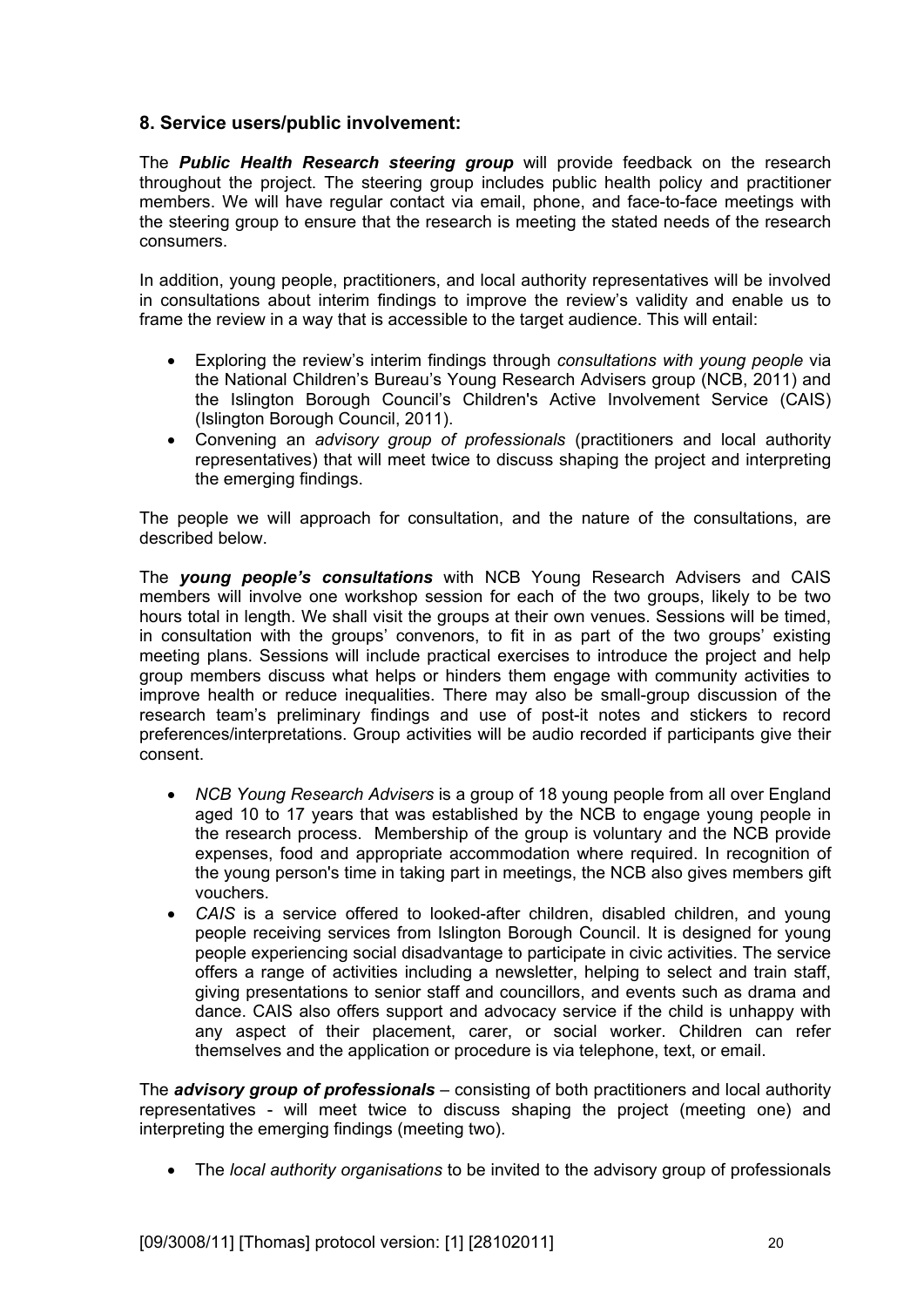include:

- the Local Government Association, which provides a voice in the national arena about policy, legislation and funding on behalf of our member councils and the people and communities they serve;
- Local Authorities Research Consortium, a collaboration between 30 local authorities;
- the National Foundation of Education Research, which aims to improve education nationally and internationally by undertaking research and dissemination activities;
- Research in Practice, which aims to build the capacity for evidence-informed practice in children's services; and
- Local Government Improvement and Development, which supports improvement and innovation in local government by working with local authorities and their partners to develop and share good practice.
- The *practitioners* to be invited to the advisory group of professionals will be contacted through the London Civic Forum's Community Development Network, which is the evolving informal network for peer support, policy discussion and campaigning by and for community development practitioners in London.

# **9. References:**

- Arblaster L, Lambert M, Entwistle M, Forster M, Fullerton D, Sheldon T, Watt I. A systematic review of the effectiveness of health service interventions aimed at reducing inequalities in health. *J Health Serv Res Policy*. 1996; 1(2):93-103
- Boote J, Telford R, Cooper C. Consumer involvement in health research: a review and research agenda. *Health Policy*. 2002; 61(2): 213-36.
- Carr-Hill R, Street A. *Economic analysis of cost-effectiveness of community engagement to improve health. Discussion Paper 33.* York: Centre for Health Economics, University of York, 2008.
- Citizens Advice Bureau. *Citizens Advice response to the Marmot review team's report on the health impacts of cold homes and fuel poverty.* Accessed at http://www.citizensadvice.org.uk/press\_20110511 on 13 May 2011.
- Darbas T, Smith T and Hall C. *Case Studies of Community Engagement: Enhancing Community Engagement for NRM in the SEQ Western Catchment. Report prepared*  as part of the AG-SIP 18 project: Effective Engagement for NRM in the SEQ Western *Catchments*. 2007.
- Daykin N, Evans D, Petsoulas C, Sayers A. Evaluating the impact of patient and public involvement initiatives on UK health services: a systematic review. *Evidence & Policy: A Journal of Research, Debate and Practice.* 2007, 3(1):47-65.
- Department of Health. *Shifting the Balance of Power: The Next Steps.* London: Department of Health. 2002.
- Department of Health. *National Service Framework for Children, Young People and Maternity Services.* London: Department of Health. 2004.
- Department of Health. *Commissioning a Patient-led National Health Service*. London: Department of Health. 2005.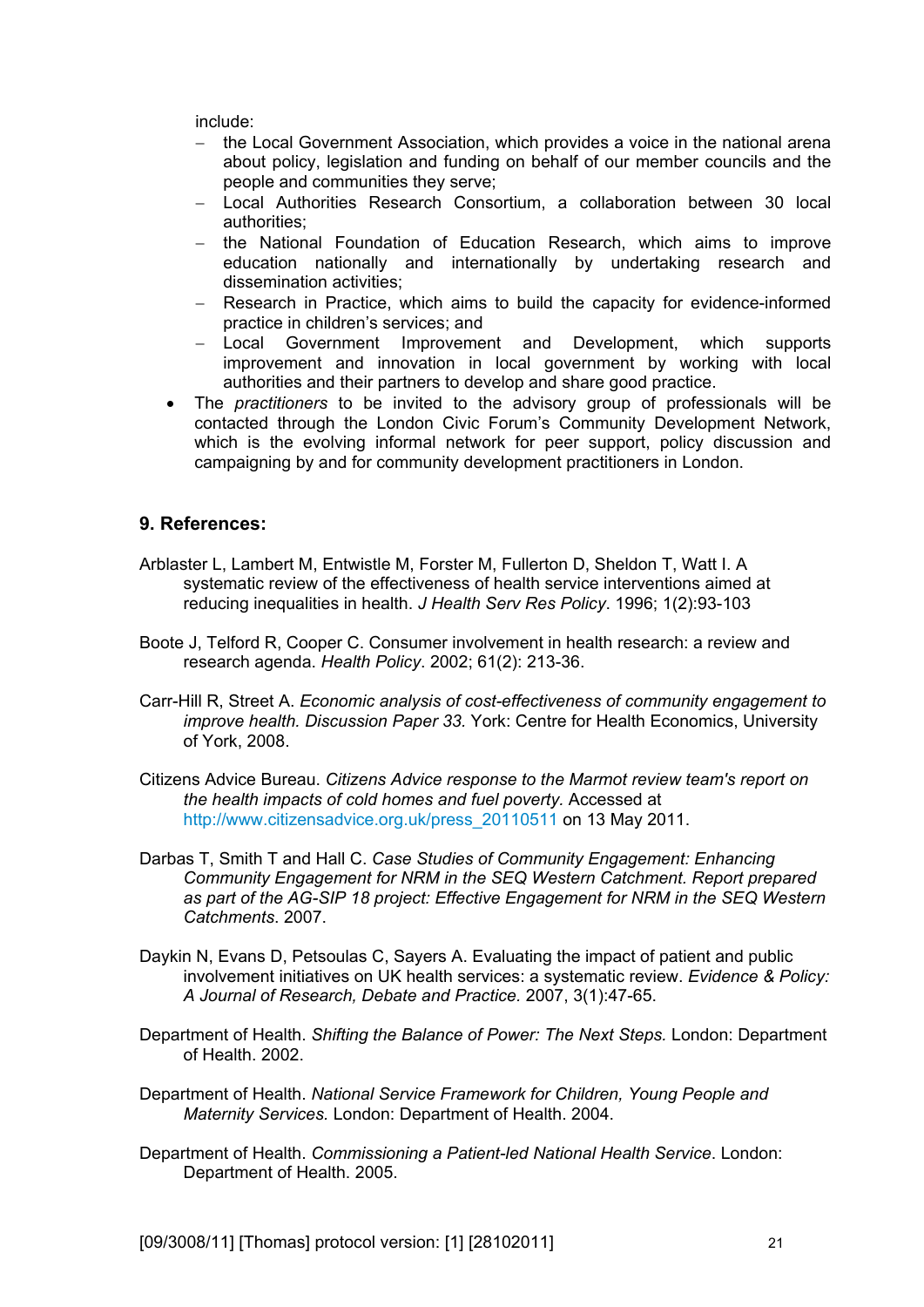- Department of Health. *A Stronger Local Voice: A framework for creating a stronger local voice in the development of health and social care services.* London: Department of Health. 2006.
- Department of Health. *Health reform in England: update and commissioning framework.* London: Department of Health. 2006.
- Department of Health Commissioning and System Management PPE. *Real involvement: Working with people to improve health services.* London: Department of Health. 2008.
- Department of Health [website]. *Health Inequalities National Support Team*. Accessed at http://www.dh.gov.uk/en/Publichealth/NationalSupportTeams/HealthInequalities/index .htm on 16 May 2011.
- Department of Health. *Our Health, Our Care, Our Say: A New Direction for Community Services (White Paper).* Norwich: The Stationery Office. 2006.
- Evans T, Brown H. Road traffic crashes: Operationalizing equity in the context of health sector reform. *Injury Control and Safety Promotion.* 2003; 10: 11-12.
- Evers S, Goossens M, de Vet H, van Tulder M, Ament A. Criteria list for assessment of methodological quality of economic evaluations: Consensus on Health Economic Criteria. *International Journal of Technology Assessment in Health Care.* 2005; 21: 240-245.
- Fischer A. *Cost effectiveness vignettes for community engagement.* London: NICE. 2007.
- Graham, P. Whose health, whose care, whose say? Some comments on public involvement in new NHS commissioning arrangements. *Critical Public Health*. 2009; 19(1): 123-132.
- Greater London Authority Act, Chapter 24. 2007.
- Harden A, Oliver S. Who's listening? Systematically reviewing for ethics and empowerment. In Oliver S, Peersman G (eds.) *Using Research for Effective Health Promotion*. Buckingham: Open University Press. 2001.
- Hashagen S. *Models of community engagement*. Scottish Community Development Centre. 2002.
- Higgins JPT, Green S (editors). *Cochrane Handbook for Systematic Reviews of Interventions Version 5.0.2* [updated September 2009]. The Cochrane Collaboration. 2009.
- Islington Borough Council. *Children's Active Involvement Service, CAIS*. Accessed at http://www.islington.gov.uk/directories/page.aspx?dir=LTCDP&dir\_name=LTCDP&do cid=0901336c803ceb9e on 7 April 2011
- Kavanagh J, Oliver S, Lorenc T, Caird J, Tucker H, Harden A, Greaves A, Thomas J, Oakley A. School-based cognitive-behavioural interventions: a systematic review of effects and inequalities. *Health Sociology Review.* 2009; 61-78.
- Krieger N. Embodying inequality: a review of concepts, Measures, and methods for studying health consequences of discrimination. *International Journal of Health*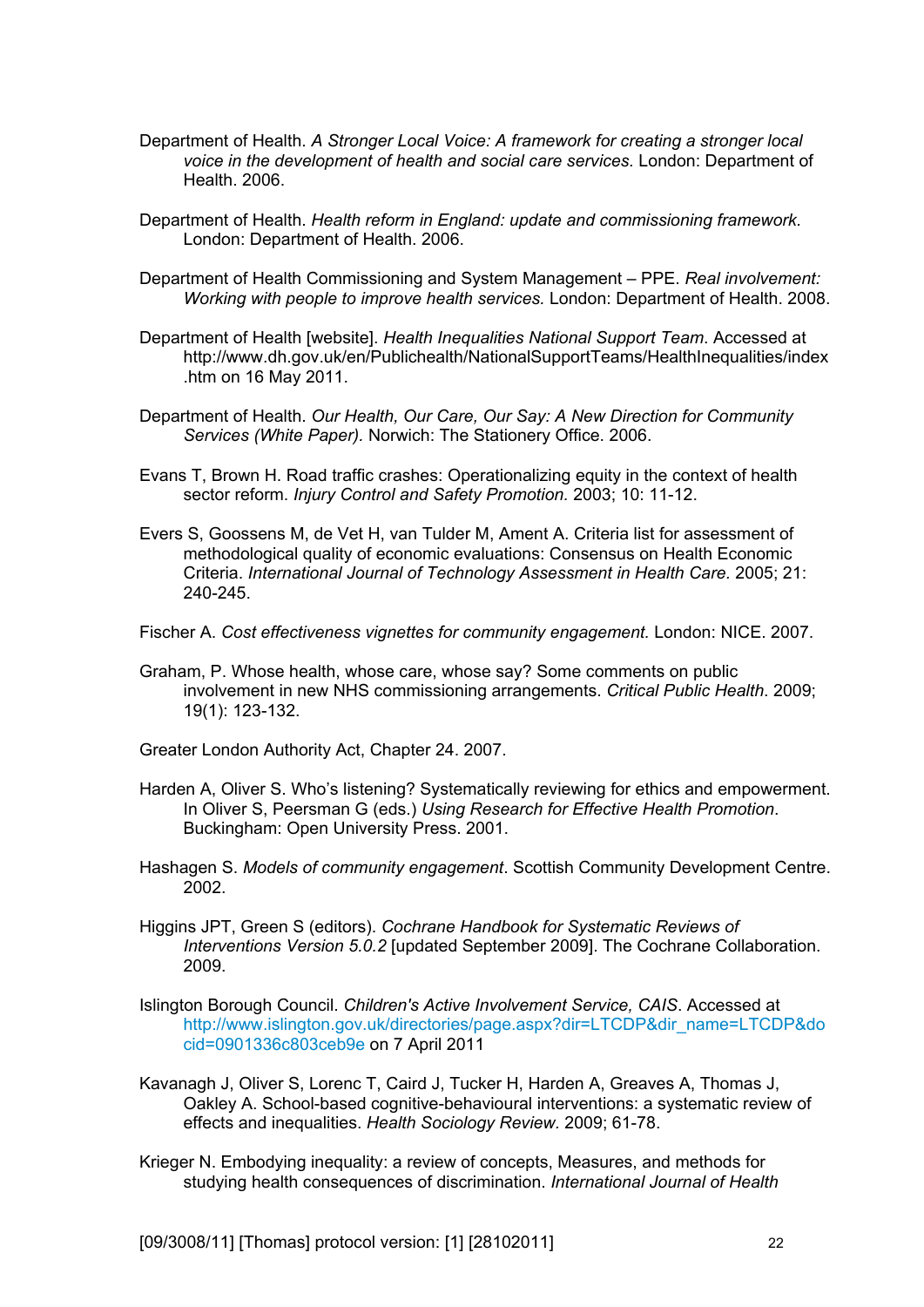*Services.* 1999; *29*(2): 295–352.

- London Health Observatory. Health inequalities: a challenge for local authorities. *Marmot review 1 year on press release*. (Downloaded from http://www.lho.org.uk/LHO\_Topics/national\_lead\_areas/marmot/marmotindicators.as px on 11 May 2011).
- Macdonald, G. and Davies, J. Reflection and vision. Proving and improving the promotion of health. In J. Davies and G. Macdonald (eds) *Quality, Evidence and Effectiveness in Health Promotion. Striving for Certainties*. London: Routledge. 1998.
- Marmot Review Team. *Fair society, healthy lives: the Marmot Review. Strategic review of health inequalities in England post-2010.* London: Marmot Review. 2010.
- Mason A, Carr-Hill R, Myers L. *Rapid review of the economic evidence for community engagement and community development approaches in interventions or initiatives seeking to address wider determinants of health.* York: Centre for Health Economics, University of York. 2007.
- Mason AR, Carr-Hill R, Myers LA & Street AD. Establishing the economics of engaging communities in health promotion: what is desirable, what is feasible? *Critical Public Health*. 2008; 18 (3), 285 - 297.
- Mayor of London, The London Health Inequalities Strategy. London: Greater London Authority. 2010.
- McDaid D, Sassi F. Equity, efficiency and research synthesis (pp 67-78). In Shemilt I, Mugford M, Vale L, Marsh K and Donaldson C (eds). *Evidence-based decisions and economics: health care, social welfare, education and criminal justice*. Wiley, BMJ Books. 2010.
- National Institute for Health and Clinical Excellence Citizens Council. Report on NICE Citizens Council Meeting 8-10 June 2006 Inequalities in Health. 2007
- National Institute for Health and Clinical Excellence (2008). *NICE public health guidance 9: Community engagement to improve health.* London: NICE.
- National Institute for Health and Clinical Excellence. *Citizens Council*. Accessed at http://www.nice.org.uk/aboutnice/howwework/citizenscouncil/citizens\_council.jsp on 13 May 2011.
- NCB. *Public health, Education, Awareness, Research.* Accessed at http://www.youngncb.org.uk/pdf/Role%20description12.7.10.pdf on 7 April 2011.
- Nilsen ES, Myrhaug HT, Johansen M, Oliver S, Oxman AD. Methods of consumer involvement in developing healthcare policy and research, clinical practice guidelines and patient information material. *Cochrane Database Syst Rev* 2006, 3:CD004563.
- Office of National Statistics. Trends in life expectancy by the National Statistics Socioeconomic Classification 1982–2006. Newport: ONS. 2011.
- Oliver S, Bagnall AM, Thomas J, Shepherd J, Sowden A, White I, et al. Randomised controlled trials for policy interventions: a review of reviews and meta-regression. *Health Technology Assessment.* 2010; 14(16).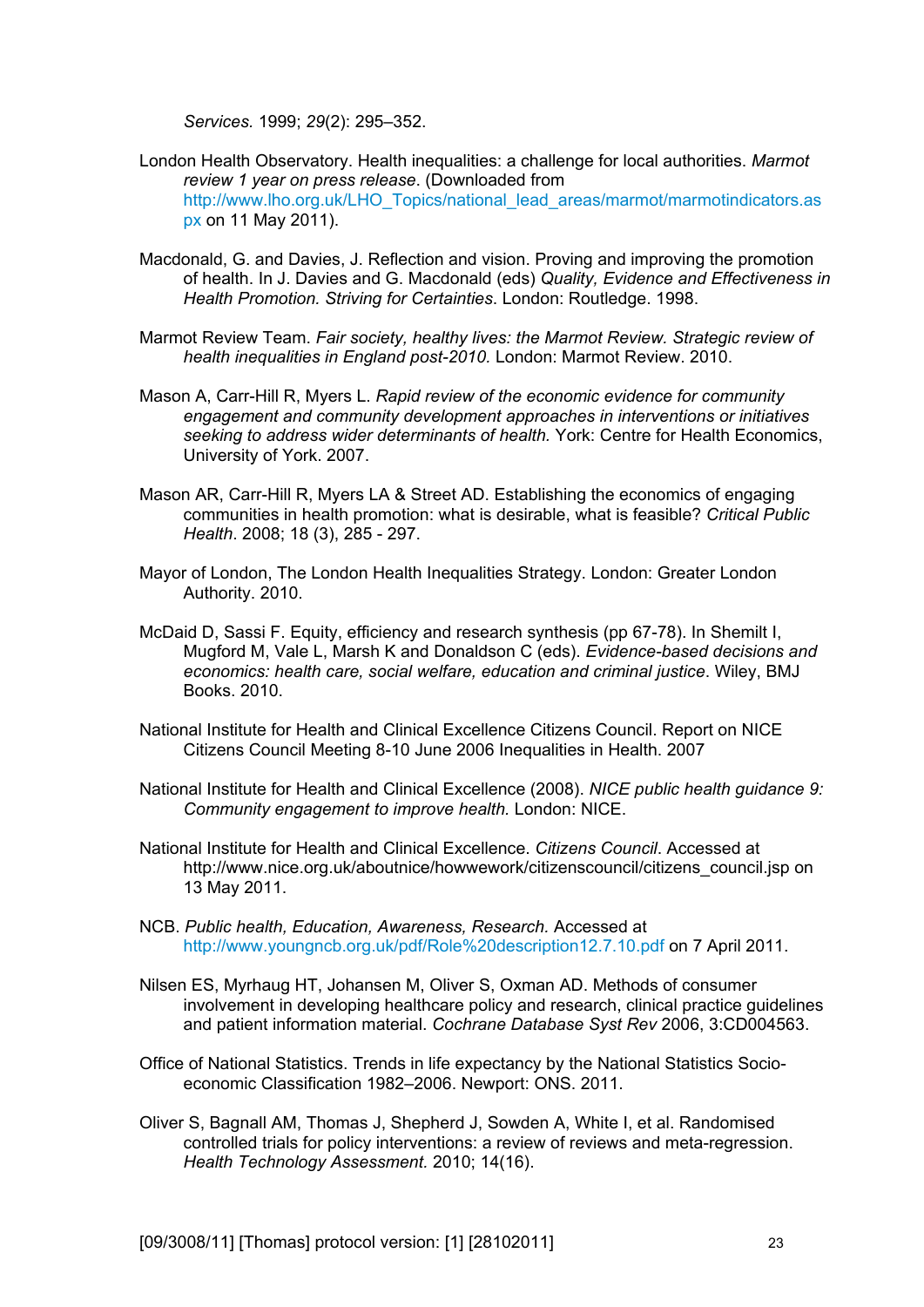- Oliver S, Clarke-Jones L, Rees R, Milne R, Buchanan P, Gabbay J, Gyte G, Oakley A, Stein K. Involving consumers in research and development agenda setting for the NHS: developing an evidence-based approach. *Health Technology Assessment.*  2004; 8 (15) 1-148.
- Pawson R. 'Evidence-based policy: the promise of realist synthesis', *Evaluation*. 2002; 8 (3): 340-58. Popay J, Williams G. Public Health Research and Lay Knowledge. *Social Science and Medicine*. 1996; 42(5): 759-768.
- Popay J. *Community engagement for health improvement: Questions of definition, outcomes and evaluation.* Background paper prepared for NICE. 2006.
- Popay J, Attree P, Hornby D, Milton B, Whitehead M, French B, Kowarzik U, Simpson N, Povall S. *Community Engagement in Initiatives Addressing the Wider Social Determinants of Health: A rapid review of evidence on impact, experience and process.* Lancaster: University of Lancaster. 2007.
- Rifkin SB, Lewando-Hundt G, & Draper AK. *Participatory approaches in health promotion and health planning a literature review.* London: Health Development Agency. 2000.
- Shepherd J, Kavanagh J, Picot J, Cooper K, Harden A, Barnett-Page E, Jones J, Clegg A, Hartwell D, Frampton G, Price A. The effectiveness and cost-effectiveness of behavioural interventions for the prevention of sexually transmitted infections in young people aged 13 to 19: a systematic review and economic evaluation. *Health Technology Assessment*. 2010; 14(7):1-206, iii-iv.
- Sheridan K, Tobi P. Towards a community engagement strategy: some practical notes. *British Journal of Healthcare Management*. 2010; 16: 123-128.
- Slater B, Knowles J, Lyon D. Improvement Science meets Community Development: Approaching Health Inequalities through Community Engagement. *Journal of Integrated Care*. 2008;16 (6): 26-36.
- Swainston K, Summerbell C. *The effectiveness of community engagement approaches and methods for health promotion interventions.* Teeside: University of Teeside. 2008.
- Thomas J, Brunton J, Graziosi S. *EPPI-Reviewer 4.0: software for research synthesis.*  EPPI-Centre Software. London: Social Science Research Unit, Institute of Education. 2010.
- Thompson SG, Sharp S.G. Explaining heterogeneity in meta-analysis: A comparison of methods. *Statistics in Medicine.* 1999;18:2693-708.
- Wallerstein NB, Duran B. Using community-based participatory research to address health disparities. *Health Promot Pract.* 2006, 7(3): 312-323.
- White IR, Thomas J. Standardised mean differences in individually-randomised and clusterrandomised trials, with applications to meta-analysis. *Clinical Trials.* 2005; 2:141-51.
- Whitehead M, Dahlgren G (2006) *Levelling up (part 1): A discussion paper on concepts and principles for tackling social inequities in health*. Copenhagen: WHO.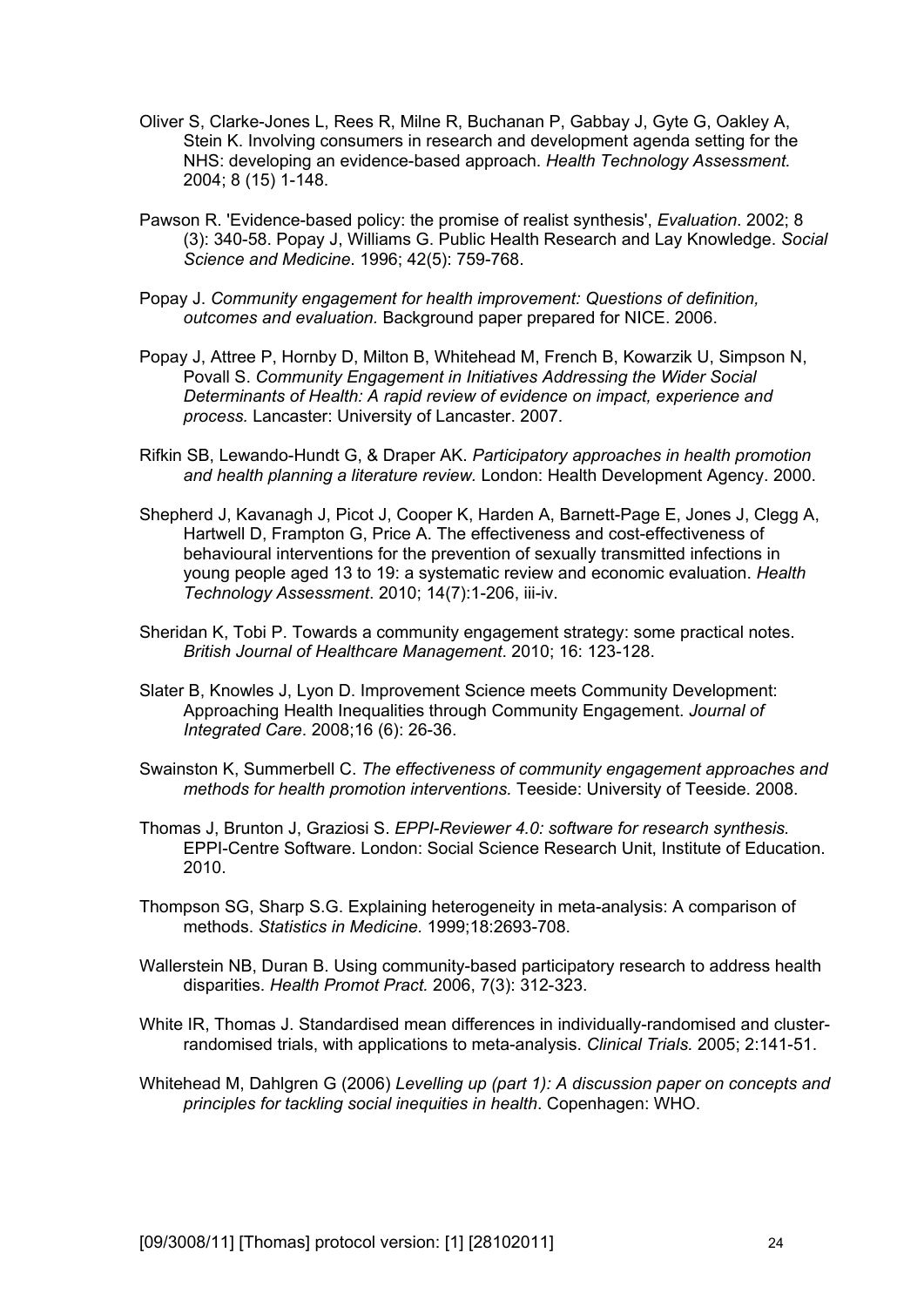*This protocol refers to independent research commissioned by the National Institute for Health Research (NIHR). Any views and opinions expressed therein are those of the authors and do not necessarily reflect those of the NHS, the NIHR, the PHR programme or the Department of Health.*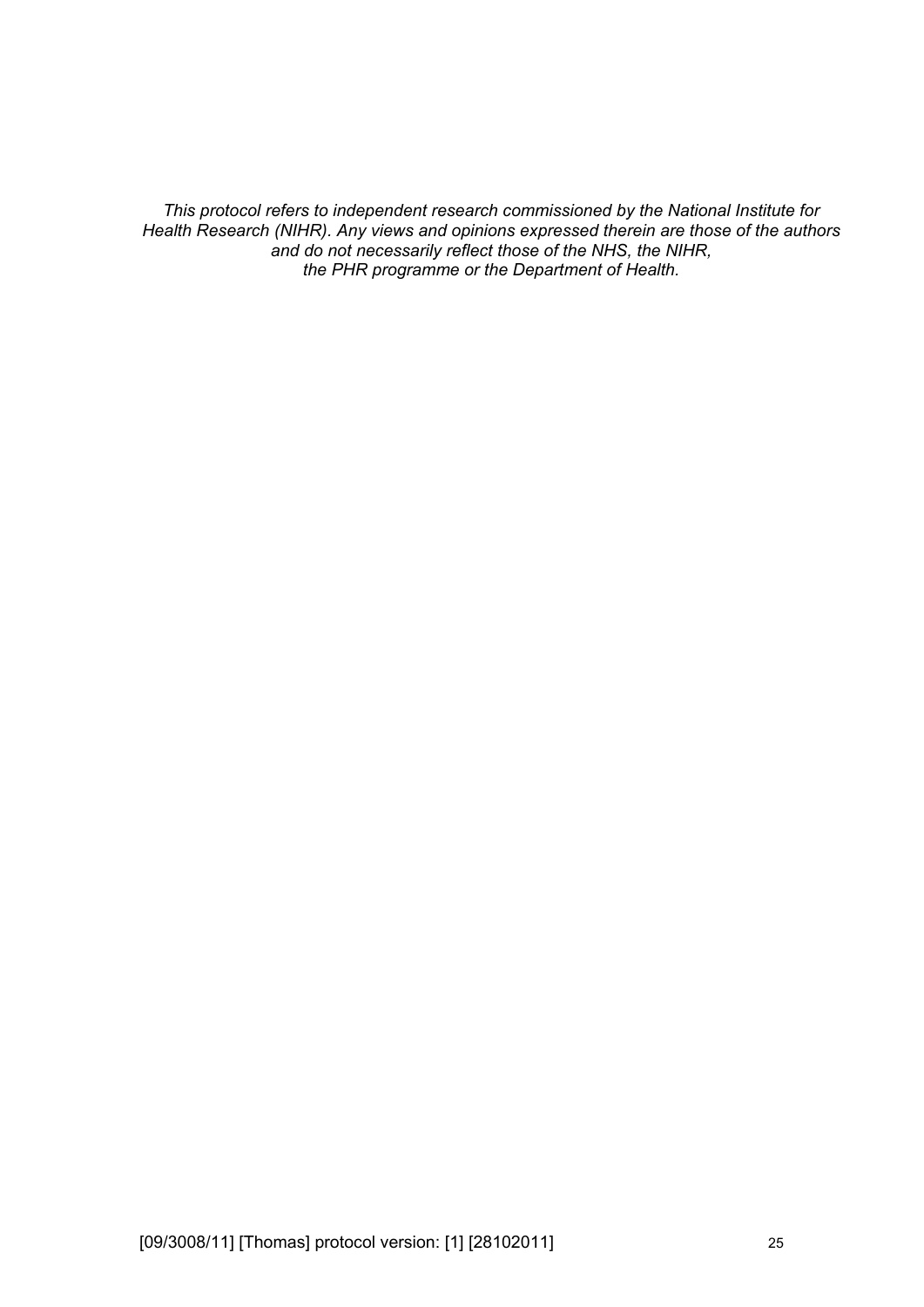# **Appendix: Search strategy for bibliographic databases**

# *Search Strategy: DoPHER*

## Keyword search:

Health promotion OR inequalities AND (Aims stated AND search stated AND inclusion criteria stated)

## *Search Strategy: TRoPHI*

"disadvantage" OR "disparities" OR "disparity" OR "equality" OR "equity" OR "gap" OR "gaps" OR "gradient" OR "gradients" OR "health determinants" OR "health education" OR "health inequalities" OR "health promotion" OR "healthy people programs" OR "inequalities" OR "inequality" OR "inequities" OR "inequity" OR "preventive health service" OR "preventive medicine" OR "primary prevention" OR "public health" OR "social medicine" OR "unequal" OR "variation"

## AND

"change agent" OR "citizen" OR "community" OR "champion" OR "collaborator" OR "disadvantaged" OR "lay community" OR "lay people" OR "lay person" OR "member" OR "minority" OR "participant" OR "patient" OR "peer" OR "public" OR "representative" OR "resident" OR "service user" OR "stakeholder" OR "user" OR "volunteer" OR "vulnerable" AND

"capacity building" OR "coalition" OR "collaboration" OR "committee" OR "compact" OR "control" OR "co-production" OR "councils" OR "delegated power" OR "democratic renewal" OR "development" OR "empowerment" OR "engagement" OR "forum" OR "governance" OR "health promotion" OR "initiative" OR "integrated local development programme" OR "intervention guidance" OR "involvement" OR "juries" OR "local area agreement" OR "local governance" OR "local involvement networks" OR "local strategic partnership" OR "mobilisation" OR "mobilization " OR "neighbourhood committee" OR "neighbourhood managers" OR "neighbourhood renewal" OR "neighbourhood wardens" OR "networks" OR "organisation" OR "panels" OR "participation" OR "participation compact" OR "participatory action" OR "partnerships" OR "pathways " OR "priority setting" OR "public engagement" OR "public health" OR "rapid participatory assessment" OR "regeneration" OR "relations" OR "support"

# *Search Strategy: Cochrane Databases*

- Cochrane Database of Systematic Reviews (Cochrane Reviews)
- Database of Abstracts of Reviews of Effects (Other Reviews)
- Health Technology Assessment Database (Technology Assessments)
- NHS Economic Evaluation Database (Economic Evaluations)

"disadvantage" OR "disparities" OR "disparity" OR "equality" OR "equity" OR "gap" OR "gaps" OR "gradient" OR "gradients" OR "health determinants" OR "health education" OR "health inequalities" OR "health promotion" OR "healthy people programs" OR "inequalities" OR "inequality" OR "inequities" OR "inequity" OR "preventive health service" OR "preventive medicine" OR "primary prevention" OR "public health" OR "social medicine" OR "unequal" OR "variation"

## AND

 "change agent" OR "citizen" OR "community" OR "champion" OR "collaborator" OR "disadvantaged" OR "lay community" OR "lay people" OR "lay person" OR "member" OR "minority" OR "participant" OR "patient" OR "peer" OR "public" OR "representative" OR "resident" OR "service user" OR "stakeholder" OR "user" OR "volunteer" OR "vulnerable" AND

 "capacity building" OR "coalition" OR "collaboration" OR "committee" OR "compact" OR "control" OR "co-production" OR "councils" OR "delegated power" OR "democratic renewal"